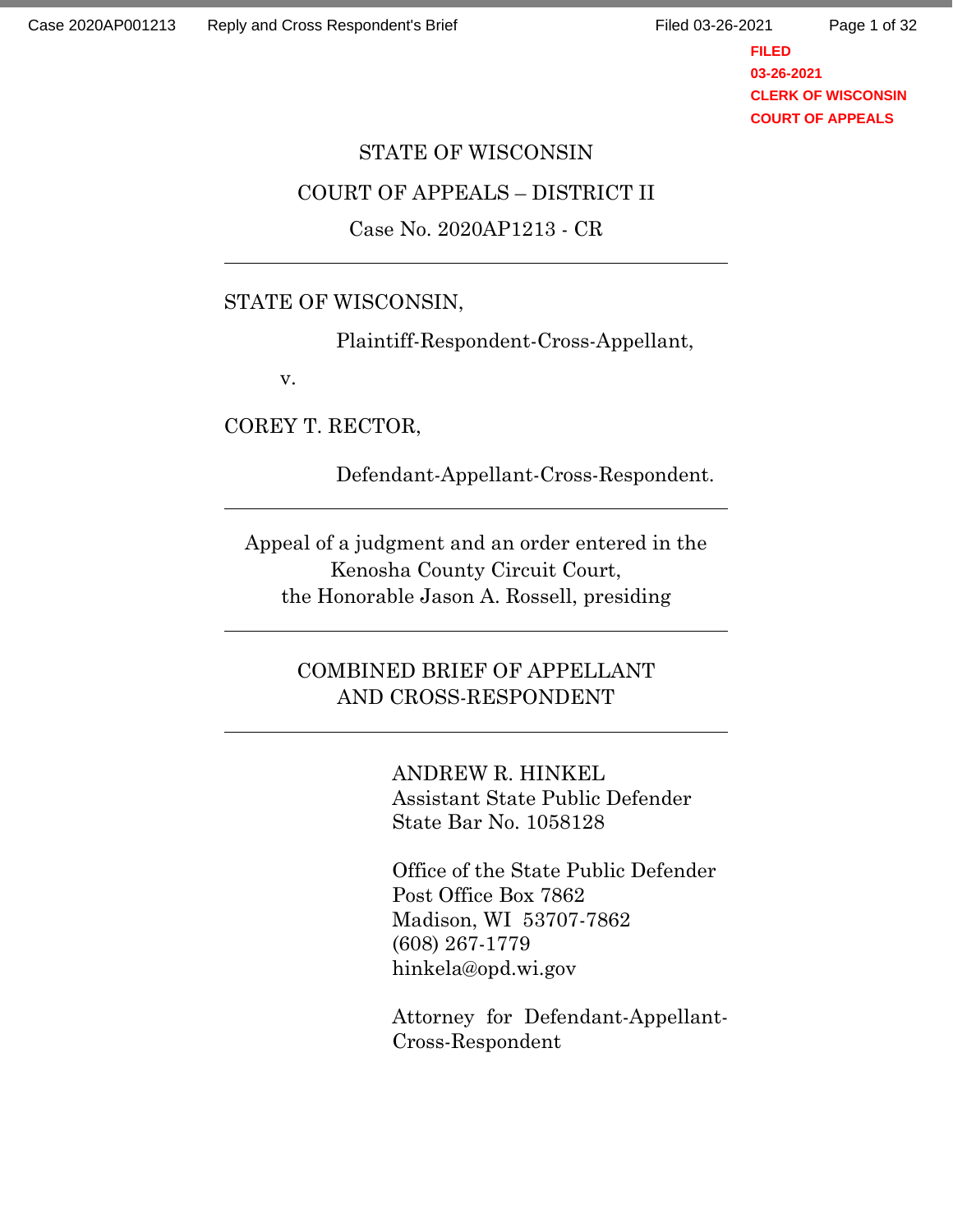## **TABLE OF CONTENTS**

Page

| substance abuse program eligibility<br>according to a preconceived sentencing |
|-------------------------------------------------------------------------------|
|                                                                               |

Conclusion .....................................................................3

## **CASE CITED**

*State v. Ogden*, 199 Wis. 2d 566, 544 N.W.2d 574 (1996)...... 2, 3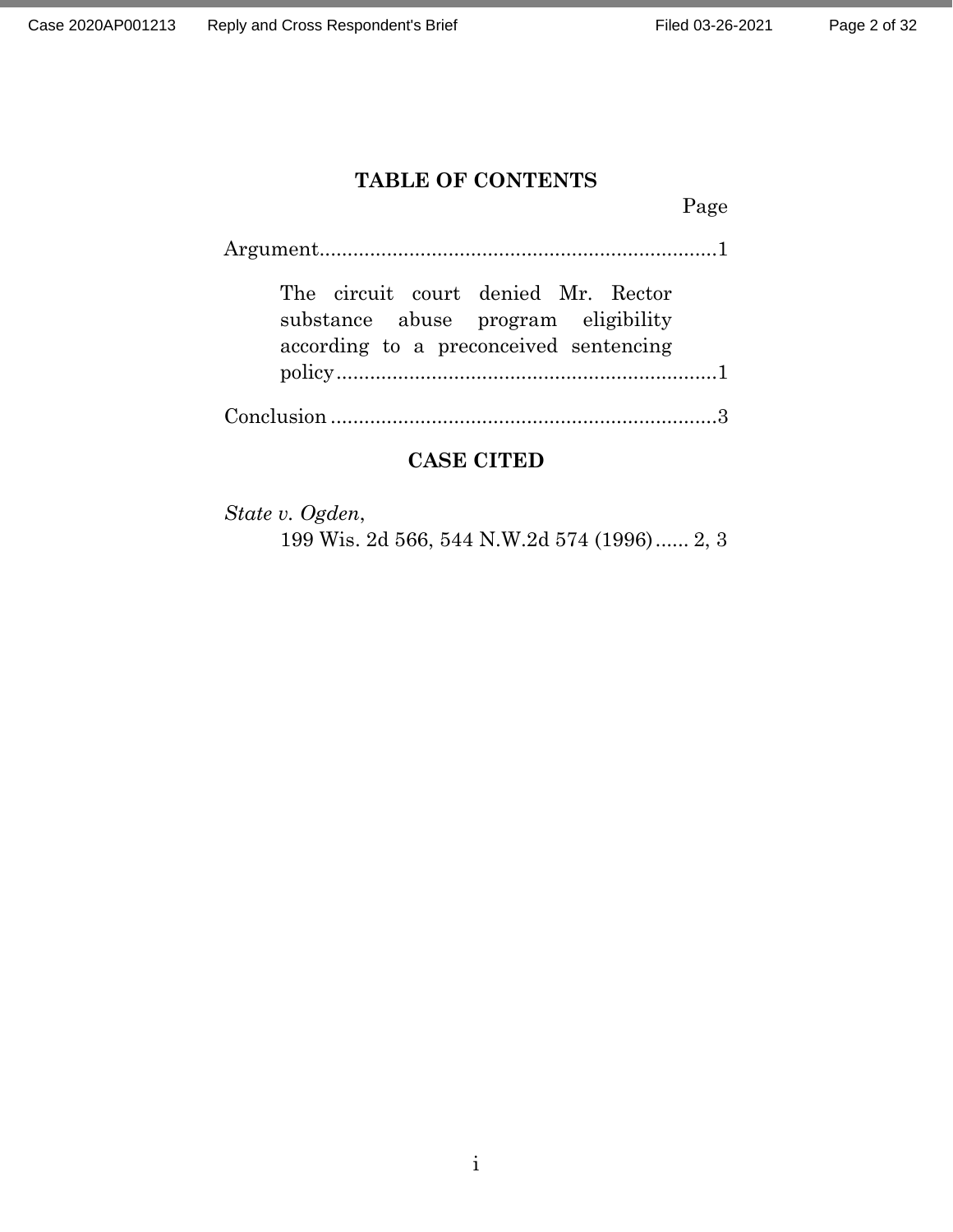#### **ARGUMENT**

**The circuit court denied Mr. Rector substance abuse program eligibility according to a preconceived sentencing policy.**

As Mr. Rector noted in his opening brief, the circuit court originally denied him eligibility for the substance abuse and challenge incarceration Programs because it had been informed—incorrectly that the statutes excluded him from these programs. In its response, the State agrees that this was error. App. Br. 3-4; Resp. Br. 20-21.

But, the state says, the circuit court's remarks at the postconviction hearing corrected its earlier error and, what's more, demonstrated a sound exercise of its discretion to deny Mr. Rector eligibility. Resp. Br. 22- 24.

The state's argument ignores the bulk of the circuit court's postconviction comments and reads into the remainder words the court did not utter. Here's the entirety of the court's material remarks:

> First of all, it's not a substance abuse crime. I only authorize the Substance Abuse Program when it directly goes to the criminogenic factor that caused the crime. So if there's an operating while intoxicated case or maybe a domestic violence case in which alcohol was used or in some way, shape or form the substance abuse was the reason for the crime. In this case it's a possession of child pornography….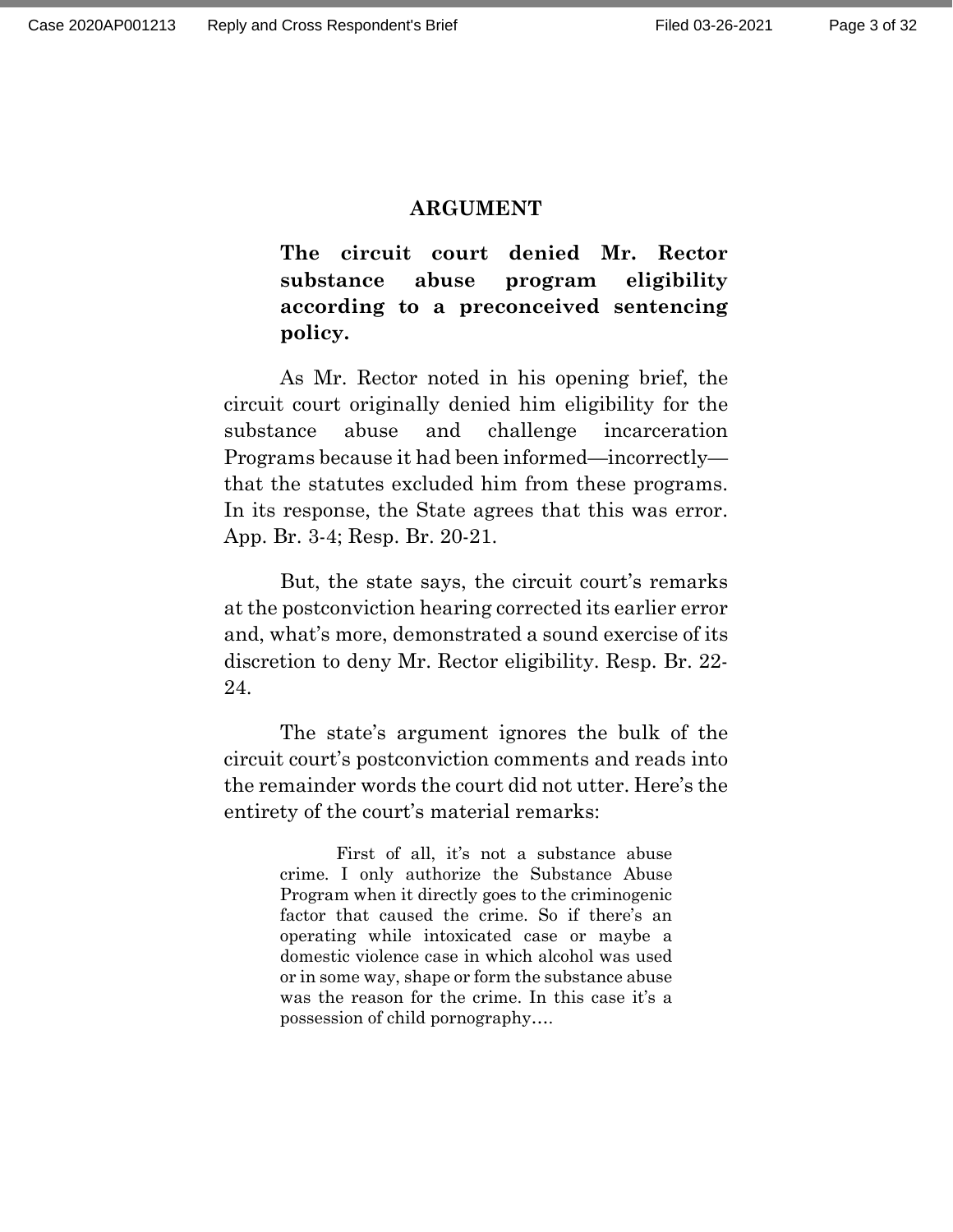[T]he problem in this case as I indicated at sentencing is it's not a substance abuse crime.

It doesn't address the criminogenic factors and therefore the Court is not gonna grant the relief and will deny the motion.

(70:4-5; App. 105-06).

The circuit court's only comment specific to Mr. Rector's case was that his convictions were for possessing child pornography, which in the court's view is "not a substance abuse crime." This division of statutory offenses into "substance abuse crime[s]" (like operating while intoxicated) and non-"substance abuse crime[s]" (like possessing child pornography) is a preconceived, blanket sentencing policy of the sort condemned in *State v. Ogden*, 199 Wis. 2d 566, 571, 544 N.W.2d 574 (1996).

But the state's brief simply doesn't acknowledge the court's "substance abuse crime" rubric. It says Mr. Rector "misconstrues" the court's remarks, Resp. Br. 22, but doesn't point to any suggestion in those remarks that the court was considering the circumstances of Mr. Rector's individual case. Though the court allowed that domestic violence offenses *might* involve substance abuse as a contributing factor, its only comment about the case (and defendant) before it was "[i]n this case it's a possession of child pornography." And though the state goes on to argue about the specifics of Mr. Rector's alcohol use, Resp. Br. 24, there's no indication that this was on *the court*'s mind: regarding Mr. Rector, the court's only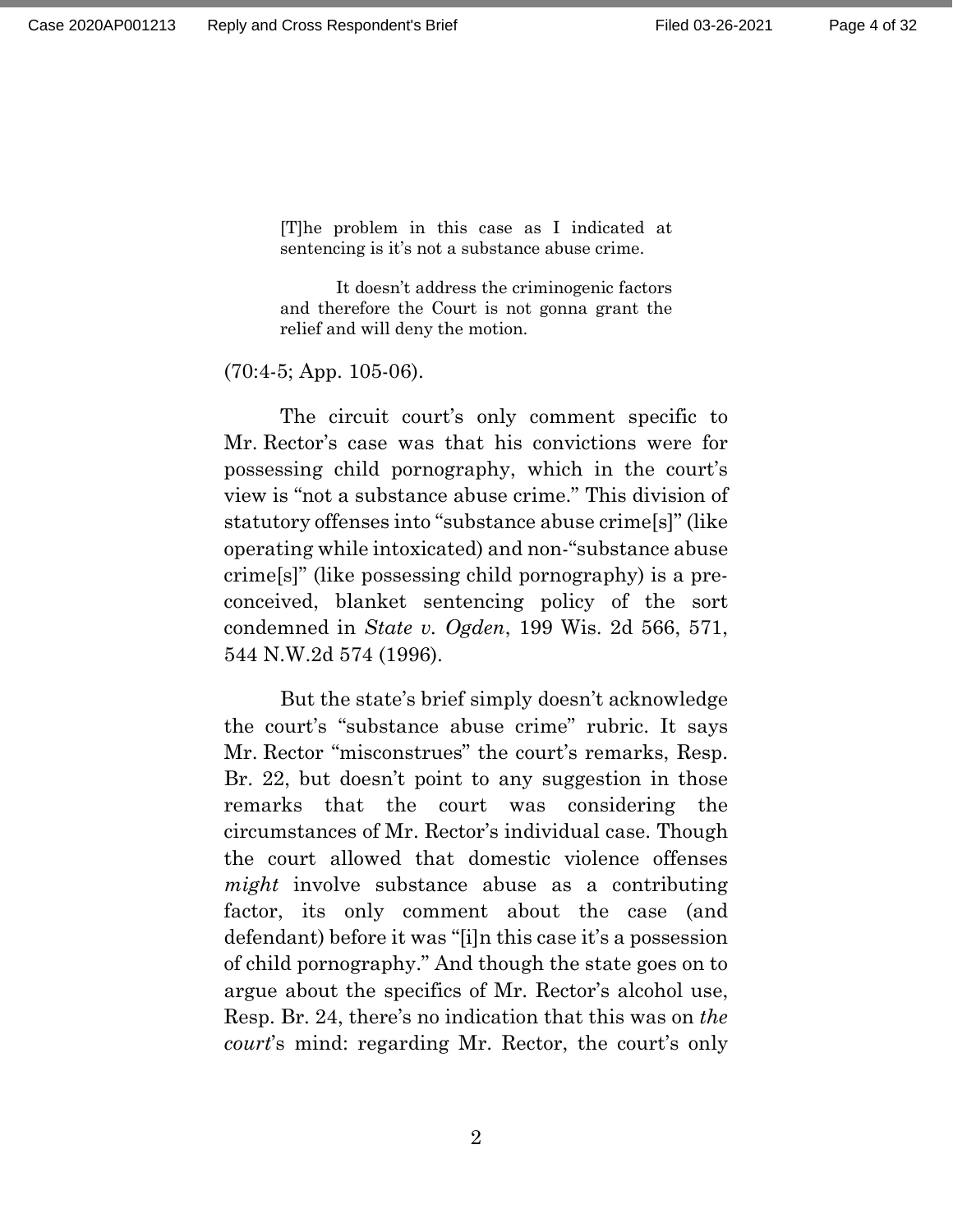comment was about the statutory offense he'd committed, which it implied ruled out SAP eligibility.

Though it doesn't quite say so, the state may mean to argue that the court's comments about a domestic-violence offense potentially being factually alcohol-related were meant to highlight the lack of such a factual connection in Mr. Rector's case. This would be a stretch—again, the court referred only to the name of Mr. Rector's offense; its comments about domestic abuse were directed at highlighting the differences between the types of offenses it considered "substance abuse crimes" and Mr. Rector's offense of possessing child pornography. Upholding the circuit court's decision on this basis would not be sustaining a valid exercise of discretion; it would be substituting an arguably valid reason for the actual—and unlawful—reason the circuit court gave. *Ogden* places the circuit court's rationale outside the bounds of acceptable exercises of sentencing discretion, and so this Court should reverse.

#### **CONCLUSION**

Because the circuit court refused to make Mr. Rector eligible for the substance abuse program according to a preconceived sentencing policy, he respectfully requests that this Court reverse the denial of his postconviction motion and remand for a proper exercise of discretion.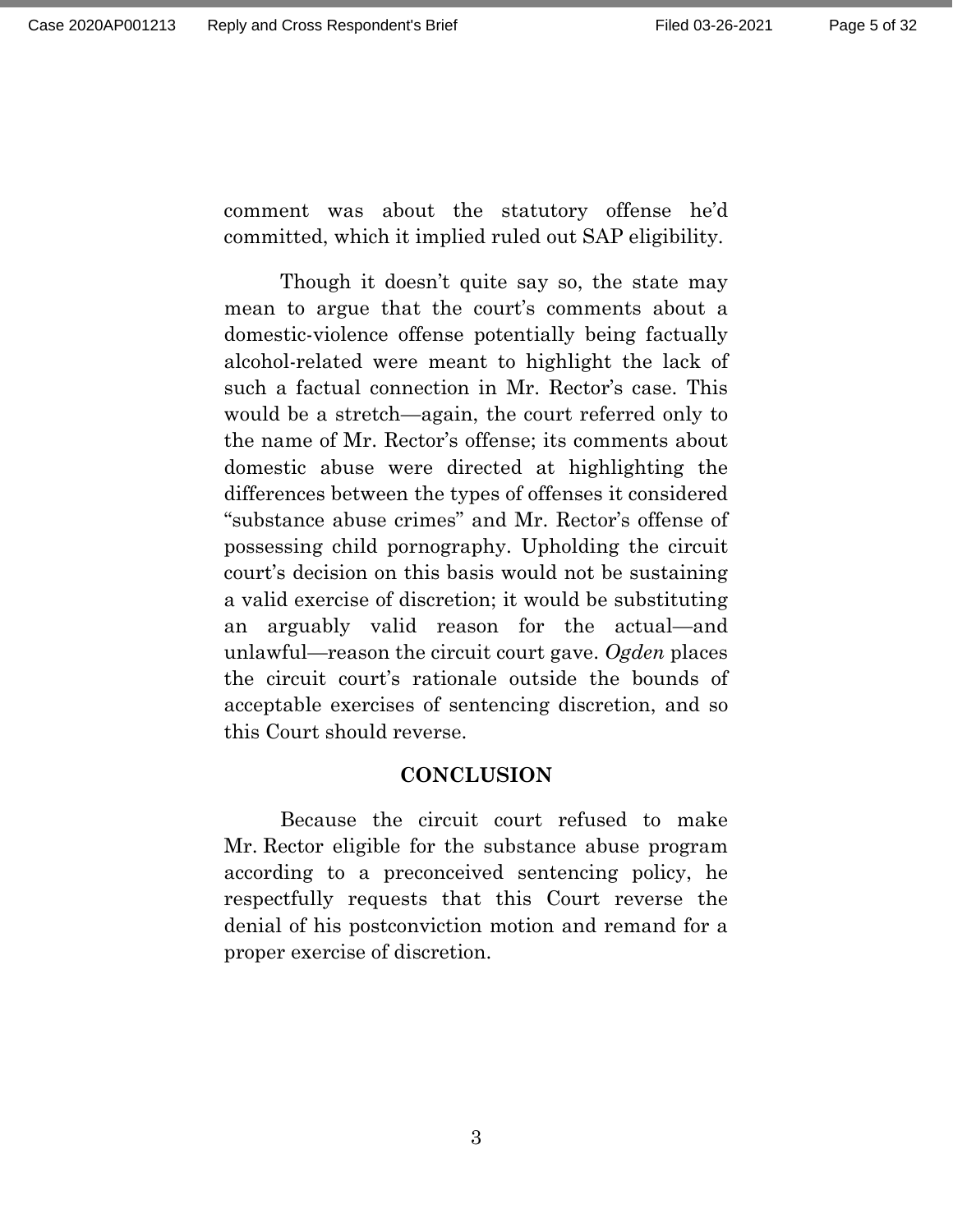## **CERTIFICATION AS TO FORM/LENGTH**

I hereby certify that this brief conforms to the rules contained in  $\S$  809.19(8)(b) and (c) for a brief produced with a proportional serif font. The length of this brief is 637 words.

## **CERTIFICATE OF COMPLIANCE**

I hereby certify that I have submitted an electronic copy of this brief, excluding the appendix, if any, which complies with the requirements of the Interim Rule for Wisconsin's Electronic Filing Project, Order No. 19-02

I further certify that a copy of this certificate has been served with the brief filed with the court and served on all parties either by electronic filing or by paper copy.

Dated this 26th day of March, 2021.

Signed:

*Electronically signed by Andrew R. Hinkel* ANDREW R. HINKEL Assistant State Public Defender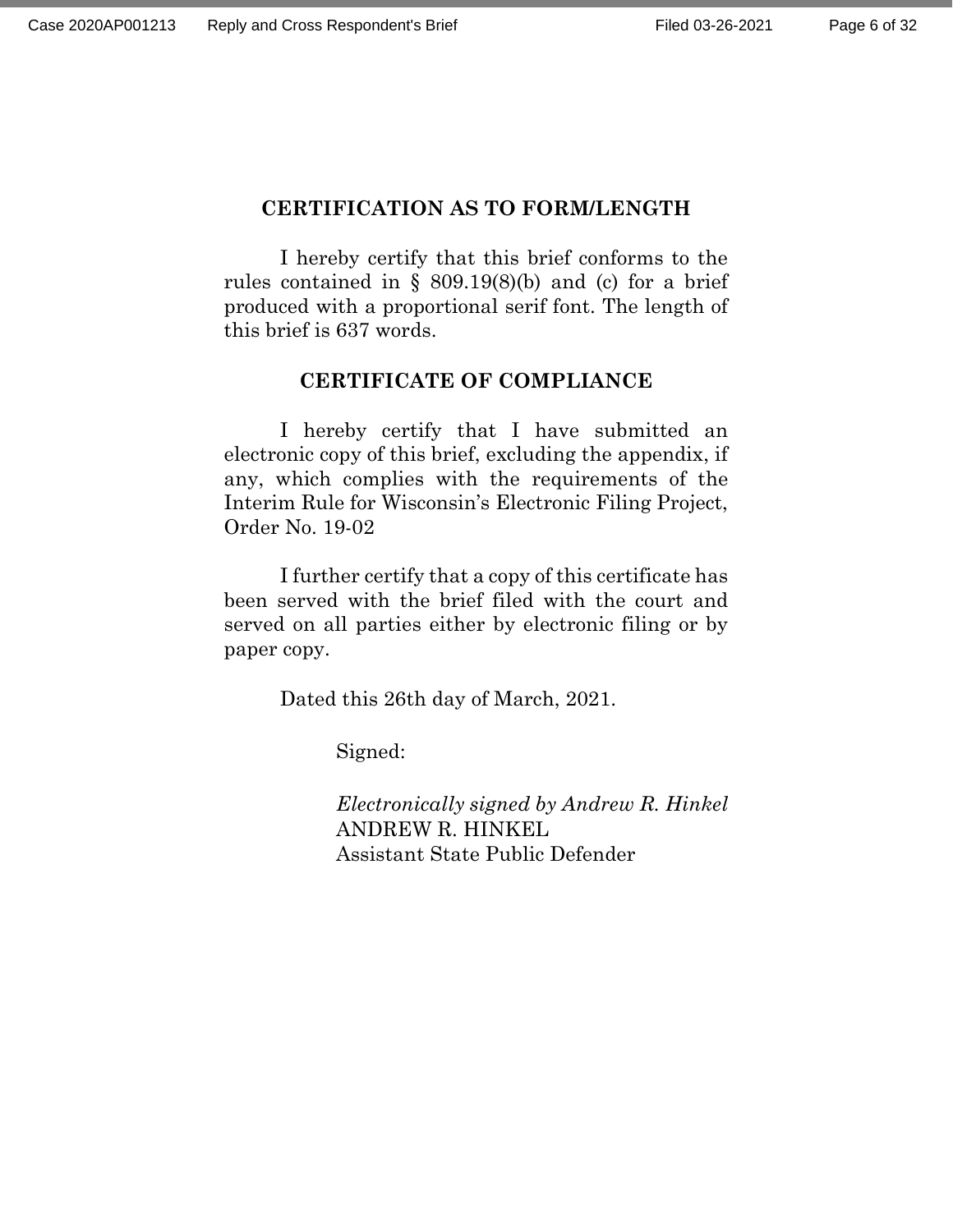## **TABLE OF CONTENTS**

|             | Page                                                                                                                                                                 |
|-------------|----------------------------------------------------------------------------------------------------------------------------------------------------------------------|
|             |                                                                                                                                                                      |
|             |                                                                                                                                                                      |
| $A_{\cdot}$ | Standard of review and summary of                                                                                                                                    |
| <b>B.</b>   | "On 2 or more separate occasions"<br>does not mean "at the same time."2                                                                                              |
| C.          | <i>Wittrock</i> and <i>Hopkins</i> do not require<br>the Court to rewrite the statute in                                                                             |
| D.          | Respecting the plain-meaning<br>requirement of convictions<br>occurring on "2 or more separate<br>occasions" does not generate absurd                                |
| Е.          | None of the state's other arguments                                                                                                                                  |
|             | The existence of Wittrock and<br>1.<br><i>Hopkins</i> at the time the<br>registry statute was amended<br>does not justify reading<br>"separate occasions" out of the |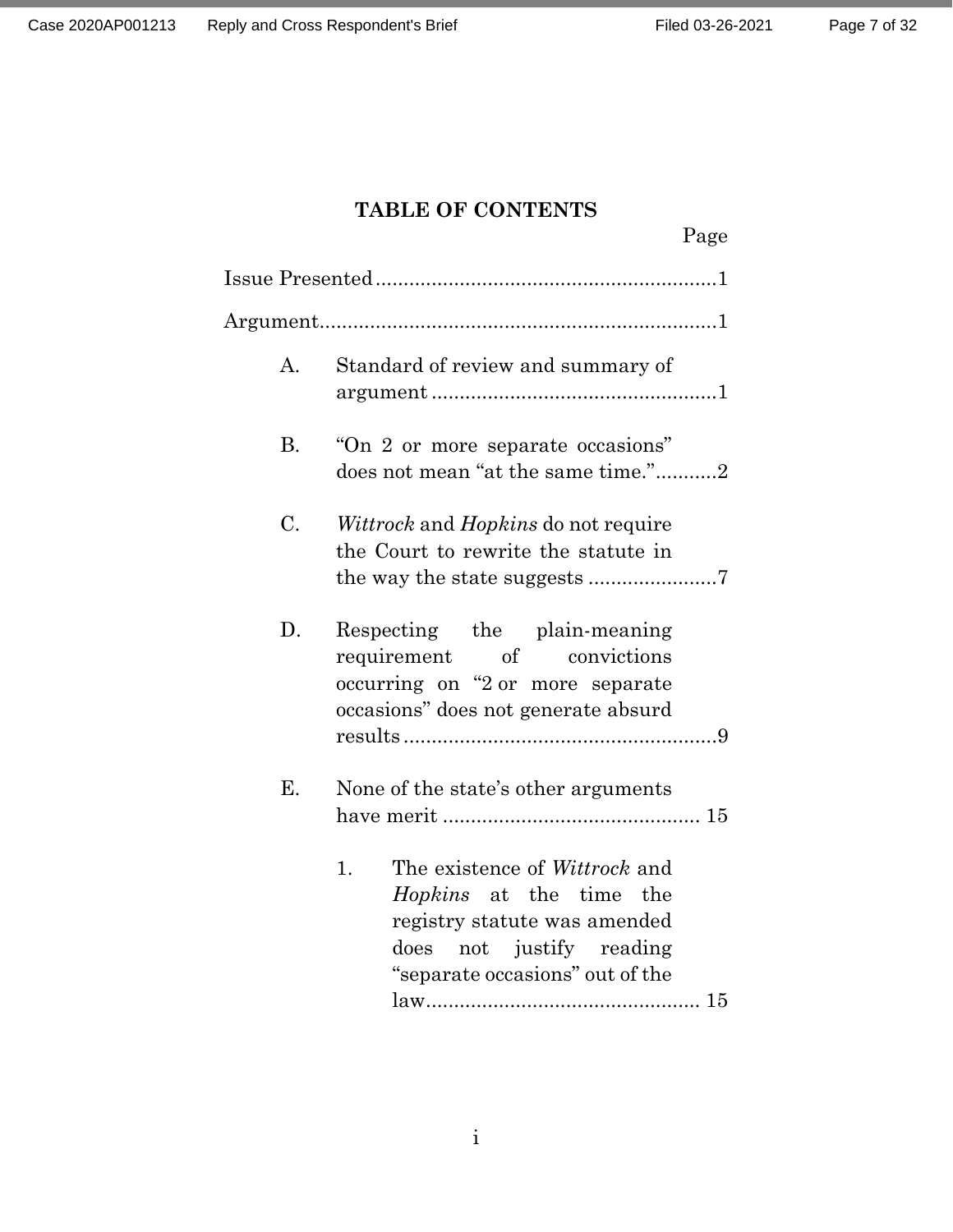| The misdemeanor-repeater      |
|-------------------------------|
| and sex-offender registry     |
| statutes are separate and     |
| have different aims; there is |
| no presumption that the same  |
| phrase have an identical      |
|                               |
|                               |

3. The Attorney General's opinion adds little to nothing to the Attorney General's argument...................................... 18

|--|--|--|--|

## **CASES CITED**

| Atlantic Cleaners & Dyers, Inc. v.                             |
|----------------------------------------------------------------|
| Donaldson v. State,                                            |
| J.D.D., Inc. v. Clinton Twp.,<br>No. 12-10396, 2013 WL 6474120 |
| Lang v. Lang,<br>161 Wis. 2d 210, 467 N.W.2d 772 (1991) 17     |
| Lett v. State,                                                 |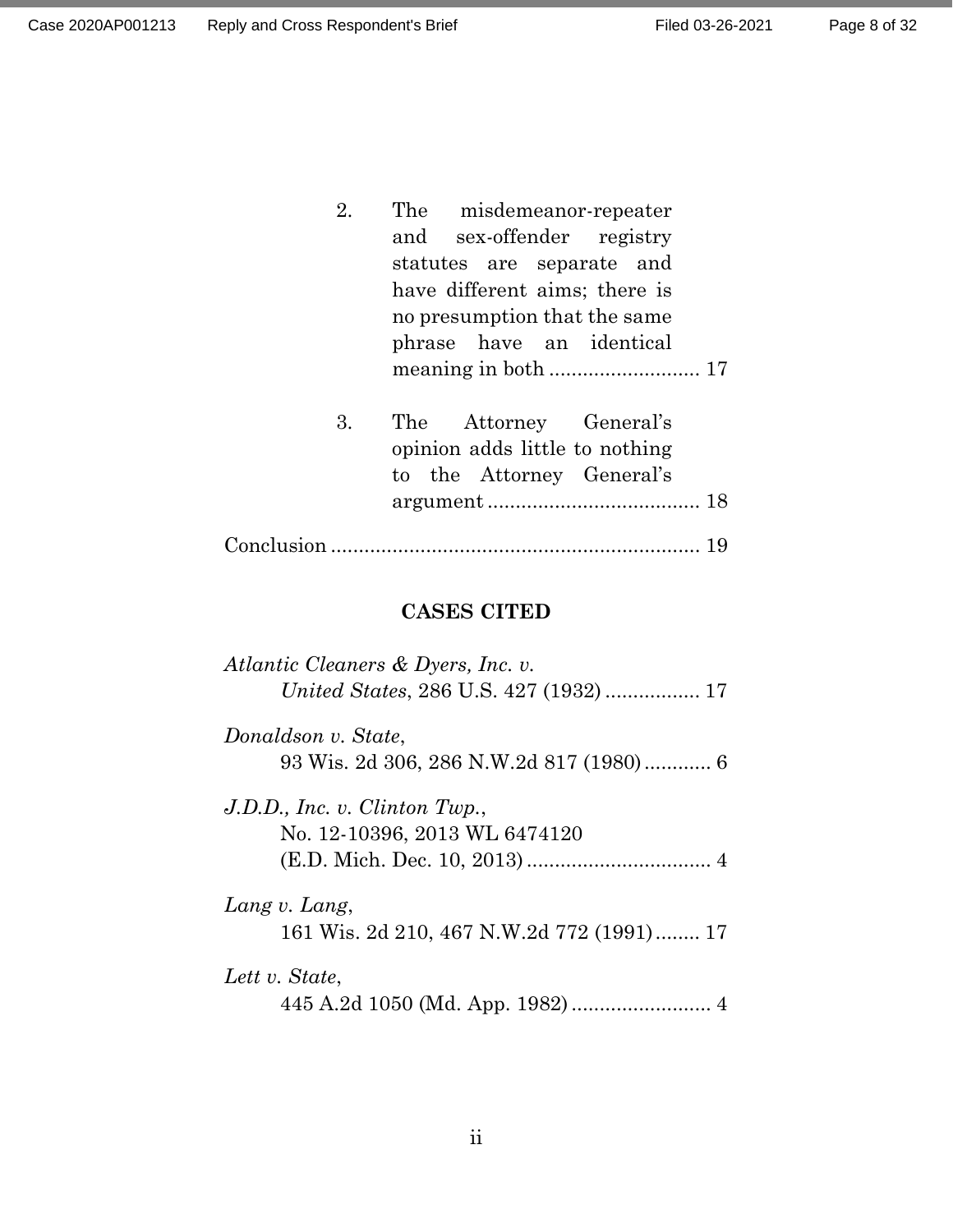| Seitz v. Suffolk Cty. Dep't of Civ. Serv.,                                                            |
|-------------------------------------------------------------------------------------------------------|
| Shepard v. United States,                                                                             |
| State ex rel. Gebarski v.<br>Cir. Ct. for Milwaukee Cty.,<br>80 Wis. 2d 489, 259 N.W.2d 531 (1977) 17 |
| State ex rel. Kalal v. Cir. Ct. for Dane Cty.,<br>2004 WI 58, 271 Wis. 2d 633,                        |
| State v. Bollig,<br>2000 WI 6, 232 Wis. 2d 561,                                                       |
| State v. Hopkins,<br>168 Wis. 2d 802,<br>484 N.W.2d 549 (1992) 2, passim                              |
| State v. Hoppe,<br>2009 WI 41, 317 Wis. 2d 161,                                                       |
| State v. LaPointe,<br>404 P.3d 610 (Wash. App. 2017)  4                                               |
| State v. Matasek,<br>2014 WI 27, 353 Wis. 2d 601,                                                     |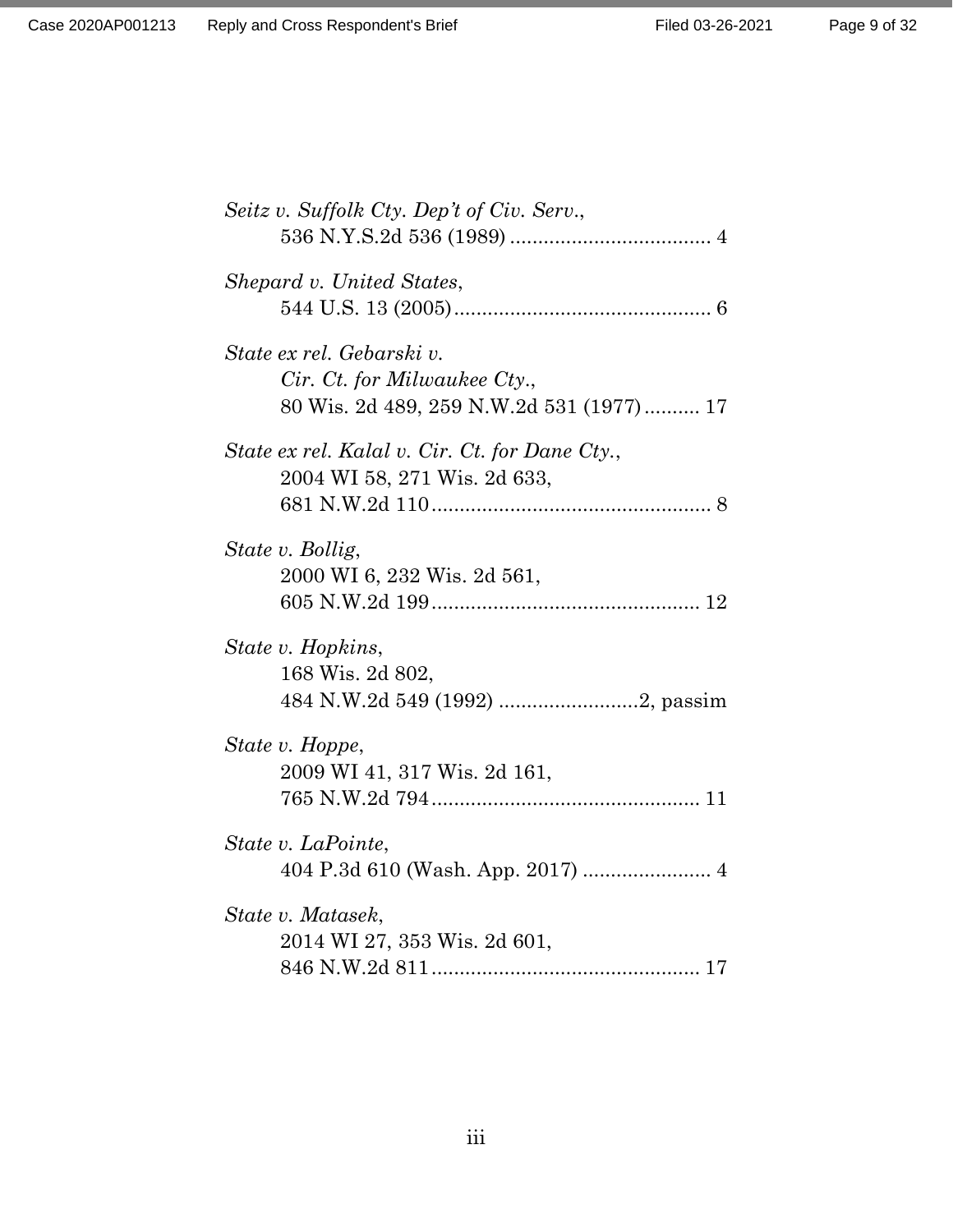| State v. Smith,<br>2010 WI 16, 323 Wis. 2d 377,                               |
|-------------------------------------------------------------------------------|
| State v. Van Buren,<br>2008 WI App 26, 307 Wis. 2d 447,                       |
| State v. Wittrock,<br>119 Wis. 2d 664,                                        |
| Town of Vernon v. Waukesha Cty.,<br>102 Wis. 2d 686, 307 N.W.2d 227 (1981) 18 |
| United States v. Hudspeth,                                                    |
| Wooden v. United States,<br><b>USSC No. 20-5279</b>                           |
| Woods v. State,                                                               |
| Y & N Furniture, Inc. v. Nwabuoku,                                            |

## **STATUTES CITED**

## Wisconsin Statutes

301.45(5)(b)1........................................................... 2, 10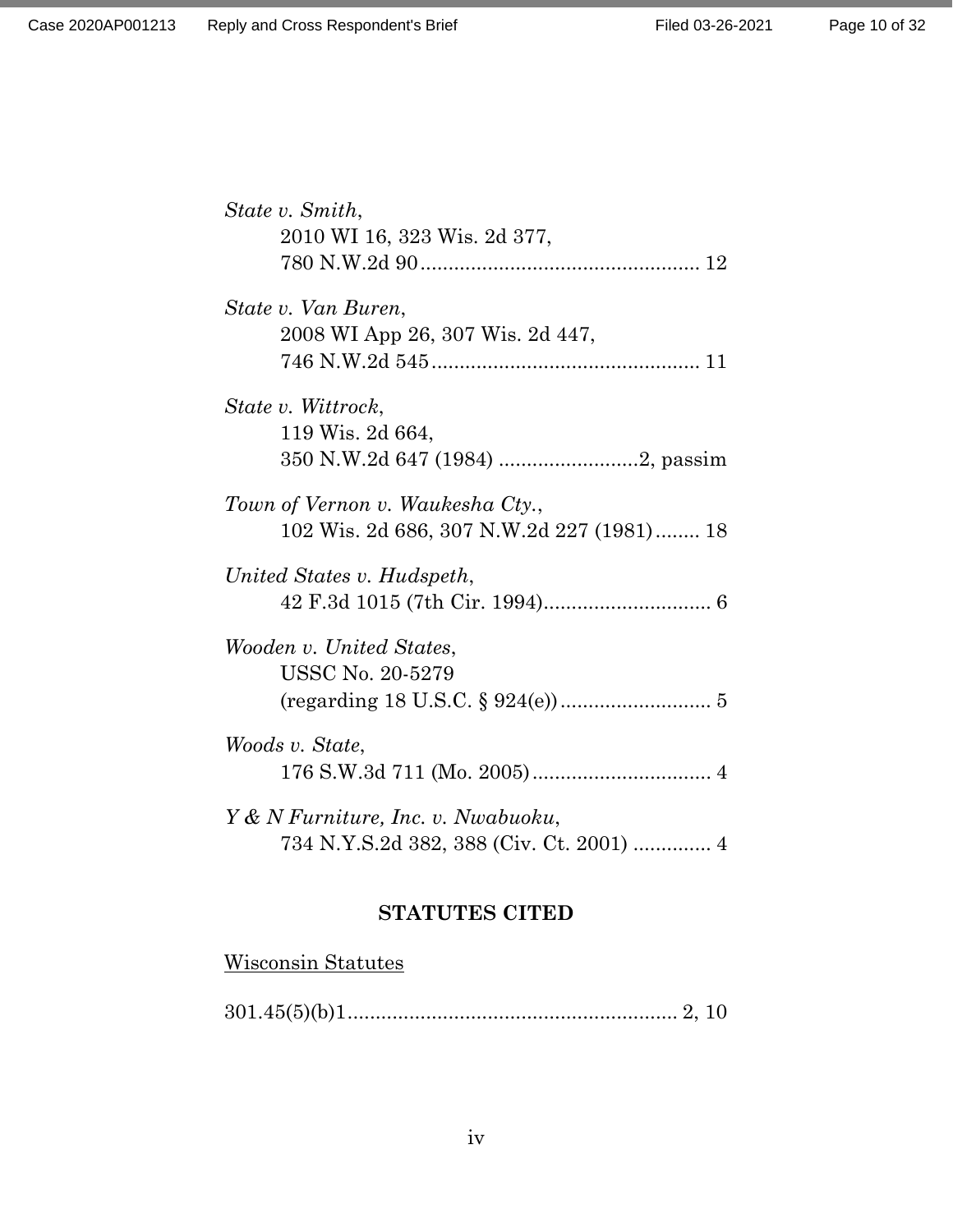Page 11 of 32

## **OTHER AUTHORITIES CITED**

| 1993 Wis. Act. 194 (enacted April 6, 1994) 16                                                                                                           |
|---------------------------------------------------------------------------------------------------------------------------------------------------------|
| Bram Stoker, <i>Dracula</i> p. 3 (Doubleday 1897) 3                                                                                                     |
| James E. Hooper, Bright Lines, Dark Deeds:<br>Counting Convictions Under the Armed<br>Career Criminal Act,<br>89 Mich. L. Rev. 1951, 1970-1978 (1991) 5 |
| P.G. Wodehouse,                                                                                                                                         |
| R. Karl Hanson and David Thornton,<br>Notes on the Development of Static-2002  13                                                                       |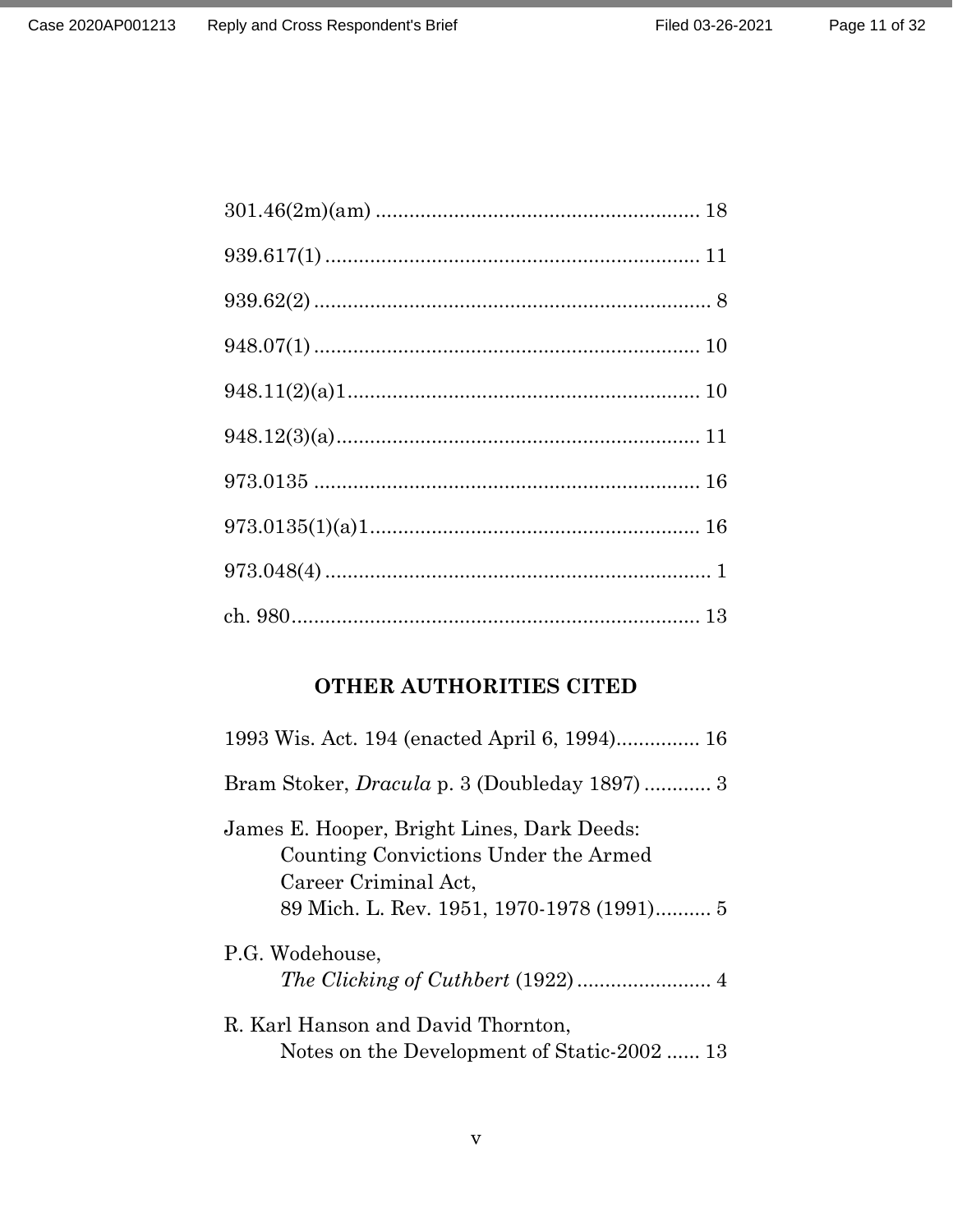| https://www.publicsafety.gc.ca/cnt/rsrcs |  |
|------------------------------------------|--|
| /pblctns/nts-dvlpmnt-sttc/nts-dvlpmnt-   |  |
|                                          |  |
| Merriam-Webster.com/dictionary/occasion, |  |
|                                          |  |
| Webster.com/dictionary/separate,         |  |
|                                          |  |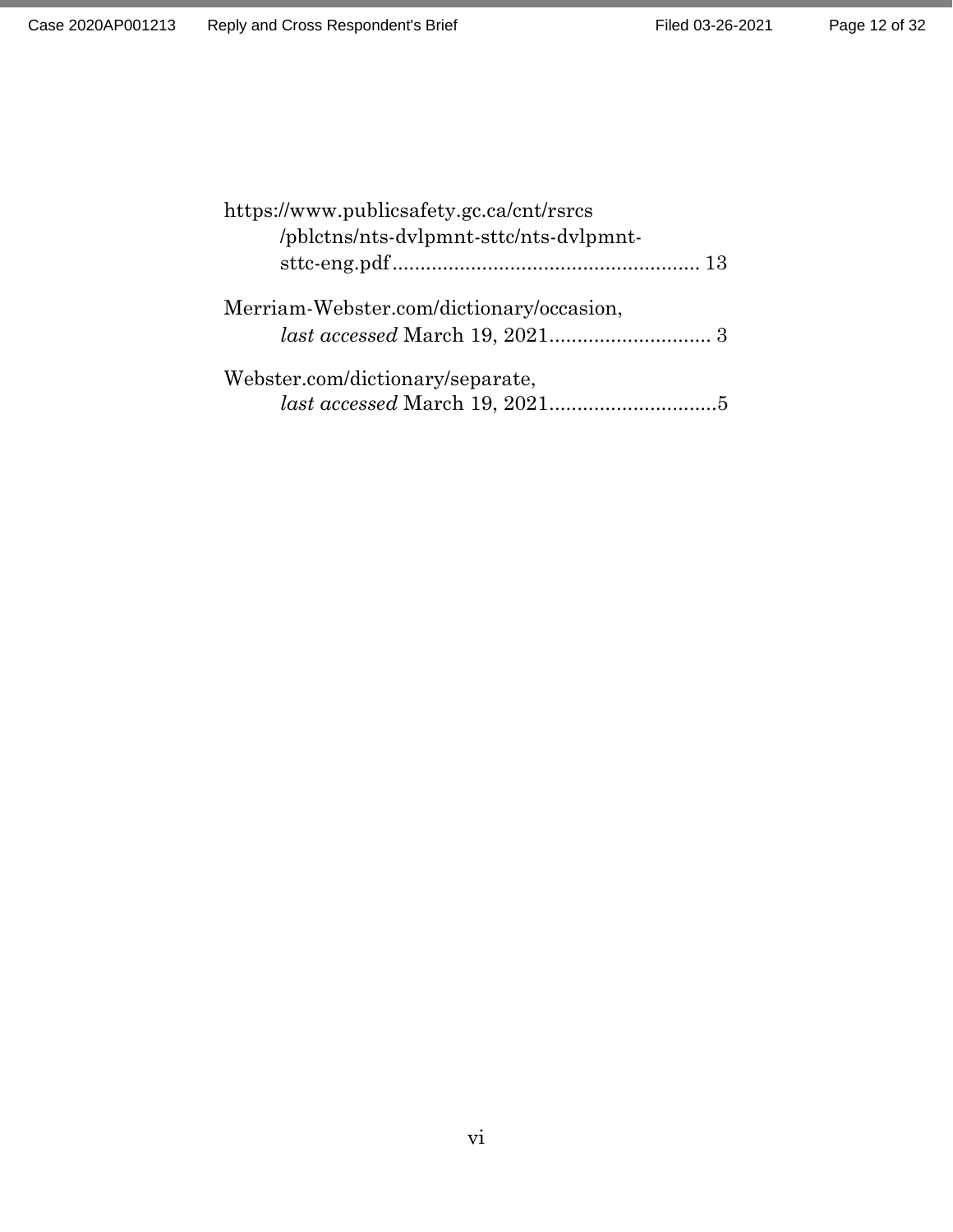### **ISSUE PRESENTED**[1](#page-12-0)

Corey Rector pleaded guilty to five counts of possession of child pornography in a single case at a single hearing. Did his convictions occur "on 2 or more separate occasions" such that he must register as a sex offender until his death?

The circuit court held that lifetime registration was not mandatory in this instance, and it required Mr. Rector to register for 15 years after completion of his sentence. This Court should affirm.

#### **ARGUMENT**

A. Standard of review and summary of argument.

Mr. Rector concurs with the state that whether the statutes mandate<sup>[2](#page-12-1)</sup> lifetime registration in this case is a question of law for this Court's *de novo* review. Resp. Br. 7. But for several reasons, he does not agree that his five simultaneous convictions

<span id="page-12-0"></span> <sup>1</sup> In accord with Supreme Court Order No. 19-02 (April 15, 2019) regarding electronic filing, and following the practice of the state in this appeal, Mr. Rector omits the red dividing page typically required before the second portion of an Appellant and Cross-Respondent's combined brief.

<span id="page-12-1"></span> $2$  The state's brief says that a person who isn't subject to the mandatory-lifetime provision registers for 15 years. This is not quite right; a court ordering registration always has the discretion to order it for life. Wis. Stat. §973.048(4). The dispute in this case is whether lifetime registration is *mandatory*—that is, whether the circuit court's discretion is curtailed—where multiple convictions are entered on the same occasion.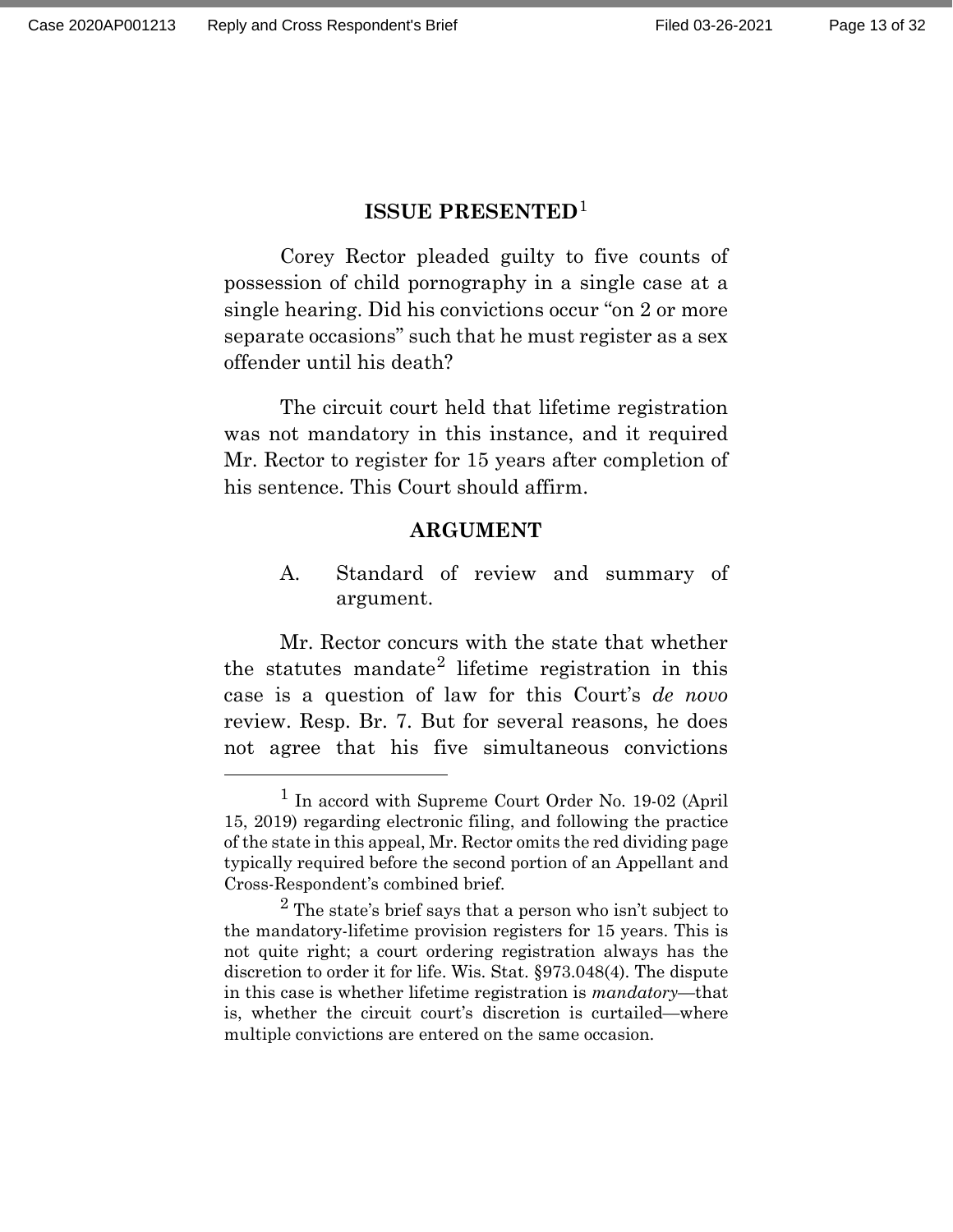happened "on 2 or more separate occasions," as Wis. Stat. § 301.45(5)(b)1. requires.

First, in plain English, two things that happen at the same time don't happen on "2 occasions," let alone "2 *separate* occasions." A fisherman whose net hauls in two fish at once does not catch those fish on "2 separate occasions." Second, the cases the state cites to prove otherwise—*State v. Wittrock*, 119 Wis. 2d 664, 350 N.W.2d 647 (1984), and *State v. Hopkins*, 168 Wis. 2d 802, 484 N.W.2d 549 (1992) don't govern. They construed a separate statute in a separate chapter, relying not on plain language but on legislative history. Third, the state's "absurd results" argument overlooks the case law, common sense, and scientific research supporting disparate treatment of those whose convictions are entered at different times and those whose convictions are entered all at once. More fundamentally, it overlooks the breadth of the legislature's authority to make these judgment calls.

This Court should give meaning to the words of the statute: separate occasions are separate occasions.

> B. "On 2 or more separate occasions" does not mean "at the same time."

Corey Rector entered five identical pleas, one by one, to five identical counts of possessing child pornography. (66:11-12). Immediately after Mr. Rector said "guilty" for the fifth time, the court said that it accepted the pleas, and that it found him "guilty … in Counts 1 through 5." (66:12). The question for this Court is whether the convictions just described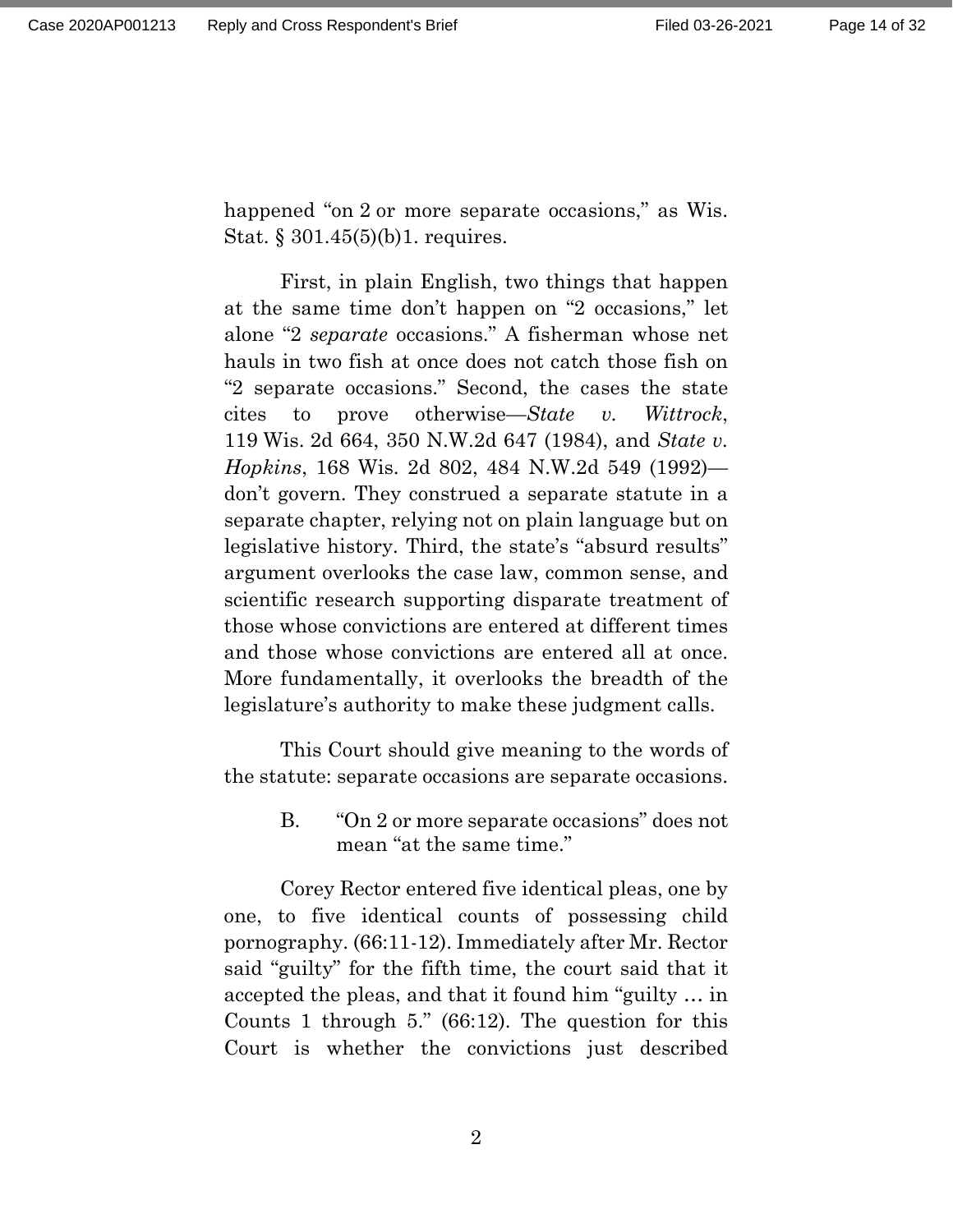occurred "on 2 or more separate occasions." It should answer no.

"Separate" means "set or kept apart." Merriam-Webster.com/dictionary/separate, *last accessed* March 19, 2021. An "occasion" is "a time at which something happens." Merriam-Webster.com/dictionary/occasion, *last accessed* March 19, 2021. So something that happens on two "separate occasions" happens at two times apart from one another—not, as here, as part of a single episode.

But while the dictionary definitions are clear, they're not really necessary here. "Separate" and "occasion" are not obscure terms; everyone knows what they mean. Someone who went to the supermarket, picked up two apples, and paid for them at the checkout counter would not claim he or she had obtained the apples on "two separate occasions." Asked if that were the case, he or she would deny it: "no, I bought them at the same time."

Many writings confirm this universallyunderstood meaning of the phrase "separate occasions." Consider this: "Fifty years ago a series of great fires took place, which made terrible havoc on five separate occasions." Bram Stoker, *Dracula* p. 3 (Doubleday 1897). Plainly, the "terrible havoc" did not happen all at once; that is what "five separate occasions" conveys. Or this: "[Vincent Jopp … was one of those men who marry early and often. On three separate occasions before I joined his service he had jumped off the dock, to scramble back to shore again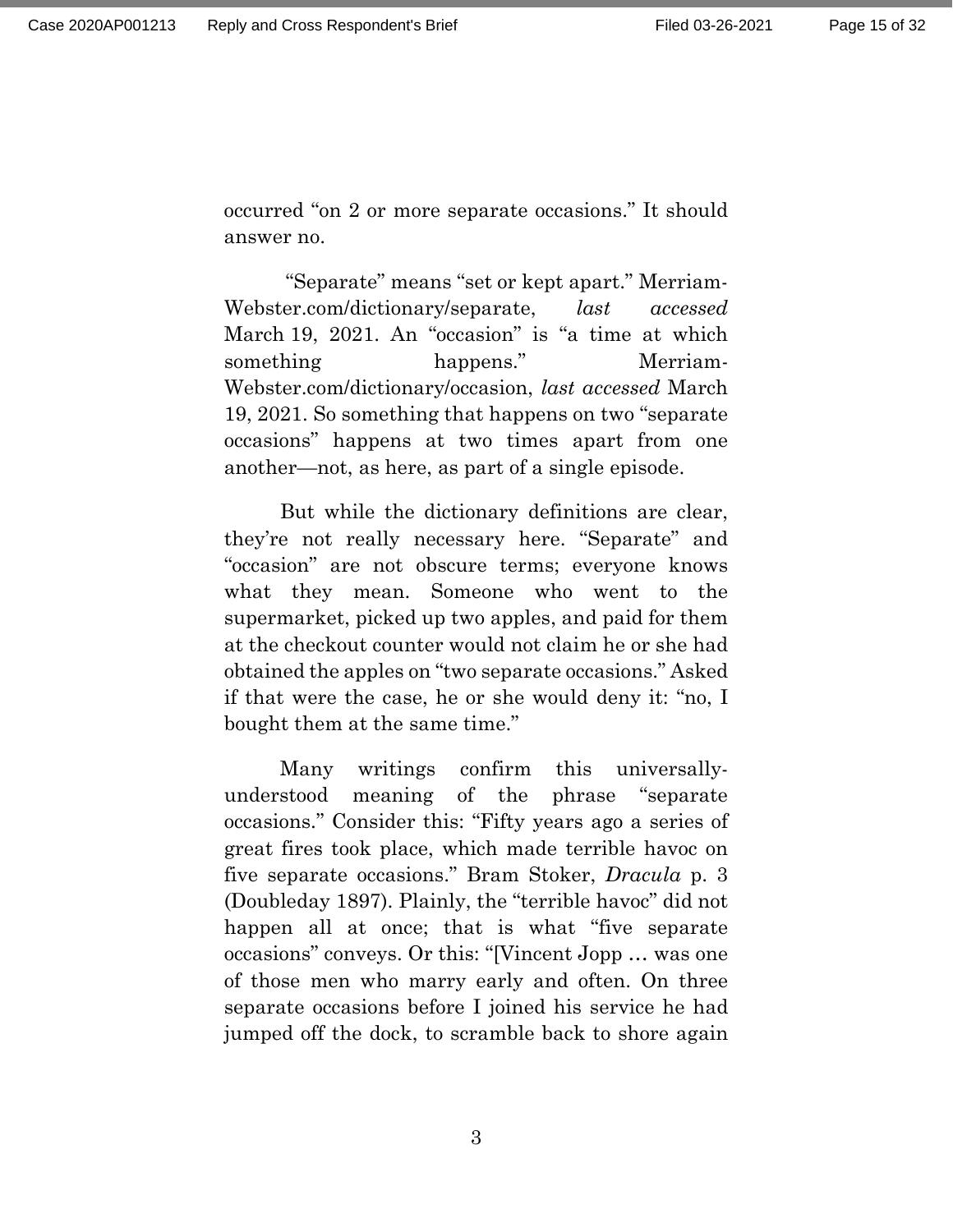later by means of the Divorce Court lifebelt." P.G. Wodehouse, *The Clicking of Cuthbert* p.182 (1922). We all understand that Mr. Jopp was not thrice married on the same day.

Many, many cases use the phrase as well. "[T]he petitioner's blood pressure was taken 11 times on two separate occasions." *Seitz v. Suffolk Cty. Dep't of Civ. Serv.*, 536 N.Y.S.2d 536, 537 (1989). "Mr. Nwabuoku signed his name five times, on three separate occasions." *Y & N Furniture, Inc. v. Nwabuoku*, 734 N.Y.S.2d 382, 388 (Civ. Ct. 2001); "[A]n undercover agent with the CTPD purchased crack cocaine four times on three separate occasions from a bartender at Cracker Jacks." *J.D.D., Inc. v. Clinton Twp.*, No. 12-10396, 2013 WL 6474120, at \*2 (E.D. Mich. Dec. 10, 2013). In each instance, the phrase "separate occasions" clearly denotes two or more distinct periods of time: that is why it's possible to separate multiple instances of blood-pressure readings, signatures, and cocaine sales into meaningfully distinct groups.

Courts have also construed "separate occasions" and related phrases in statutes. *State v. LaPointe*, 404 P.3d 610, 616 (Wash. App. 2017) noted that "separate occasions" means "independent, different, and distinct occurrences or incidents." *Woods v. State*, 176 S.W.3d 711, 712 (Mo. 2005) held that an enhancer requiring conviction on "two separate occasions" was not satisfied by two guilty pleas on the same date in the same court. And in *Lett v. State*, 445 A.2d 1050, 1057 (Md. App. 1982), the court said "the term 'two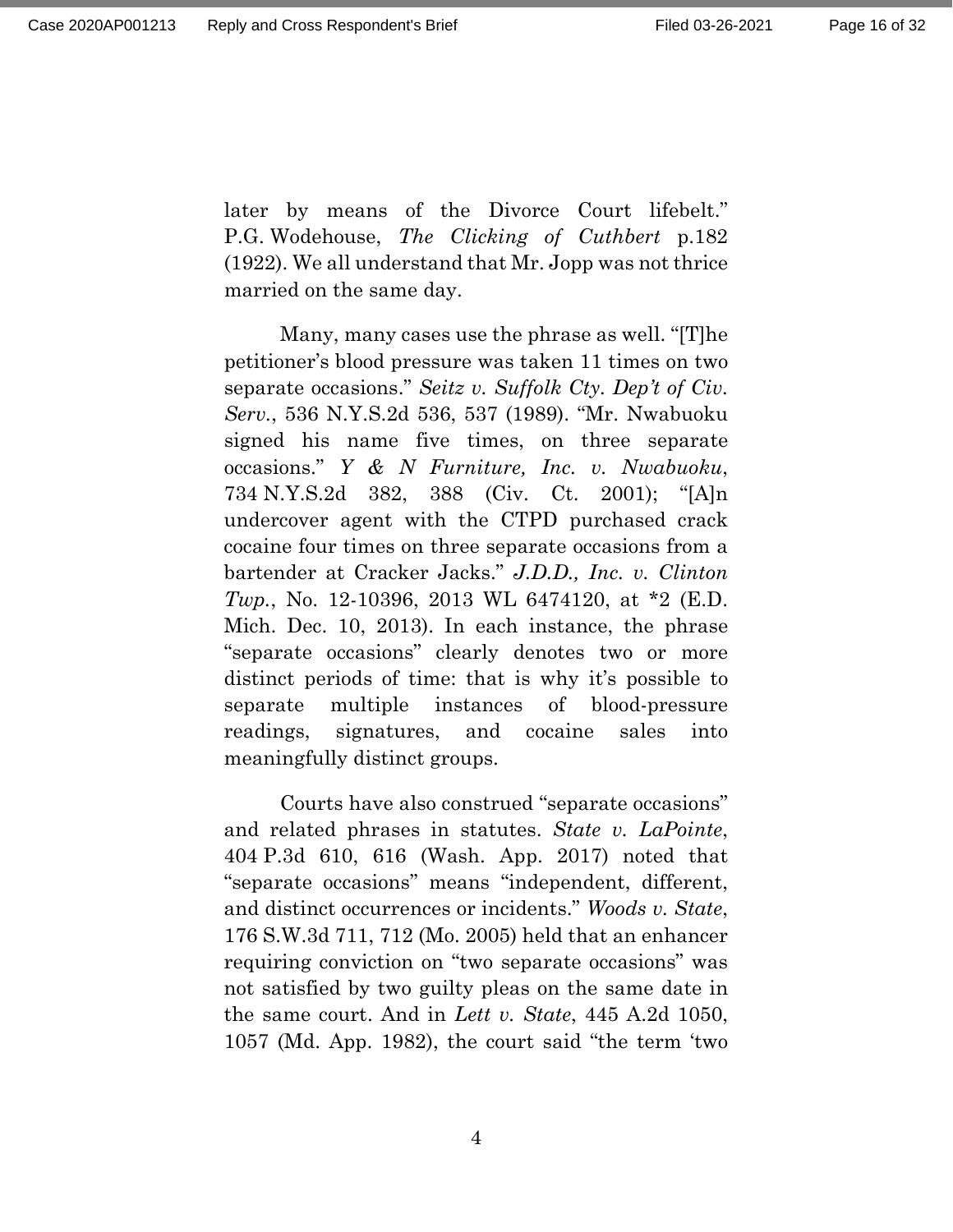separate occasions' has a plain meaning and is not fairly susceptible of an interpretation other than that of two unconnected, distinct, or unique times."

There is also a case pending in the United States Supreme Court that involves the meaning of the word "occasions" in the federal Armed Career Criminal Act. *See Wooden v. United States*, USSC No. 20-5279 (regarding 18 U.S.C. § 924(e)). To determine whether increased penalties apply, ACCA tallies certain offenses "committed on occasions different from one another," just as the statute here looks to whether the defendant was convicted "on 2 or more separate occasions." The basic question—what it means for two events to occur on "different" or "separate"  $occasions<sup>3</sup>$ —is the same.

The federal circuits are divided on just how "different" different occasions must be. *See* James E. Hooper, Bright Lines, Dark Deeds: Counting Convictions Under the Armed Career Criminal Act, 89 Mich. L. Rev. 1951, 1970-1978 (1991). But *no* circuit holds that offenses occurring simultaneously occur on "different occasions." As the Seventh Circuit has said, "the term 'occasion' incorporates a temporal distinction, *i.e.*, one occasion cannot be simultaneous with another occasion…. [A] plain reading of the statutory language … supports the conclusion that Congress intended the … predicate offenses to be distinct in time."). *United States v. Hudspeth*, 42 F.3d

<span id="page-16-0"></span> <sup>3</sup> "Different" is a synonym of "separate" Webster.com/dictionary/separate, *last accessed* March 19, 2021.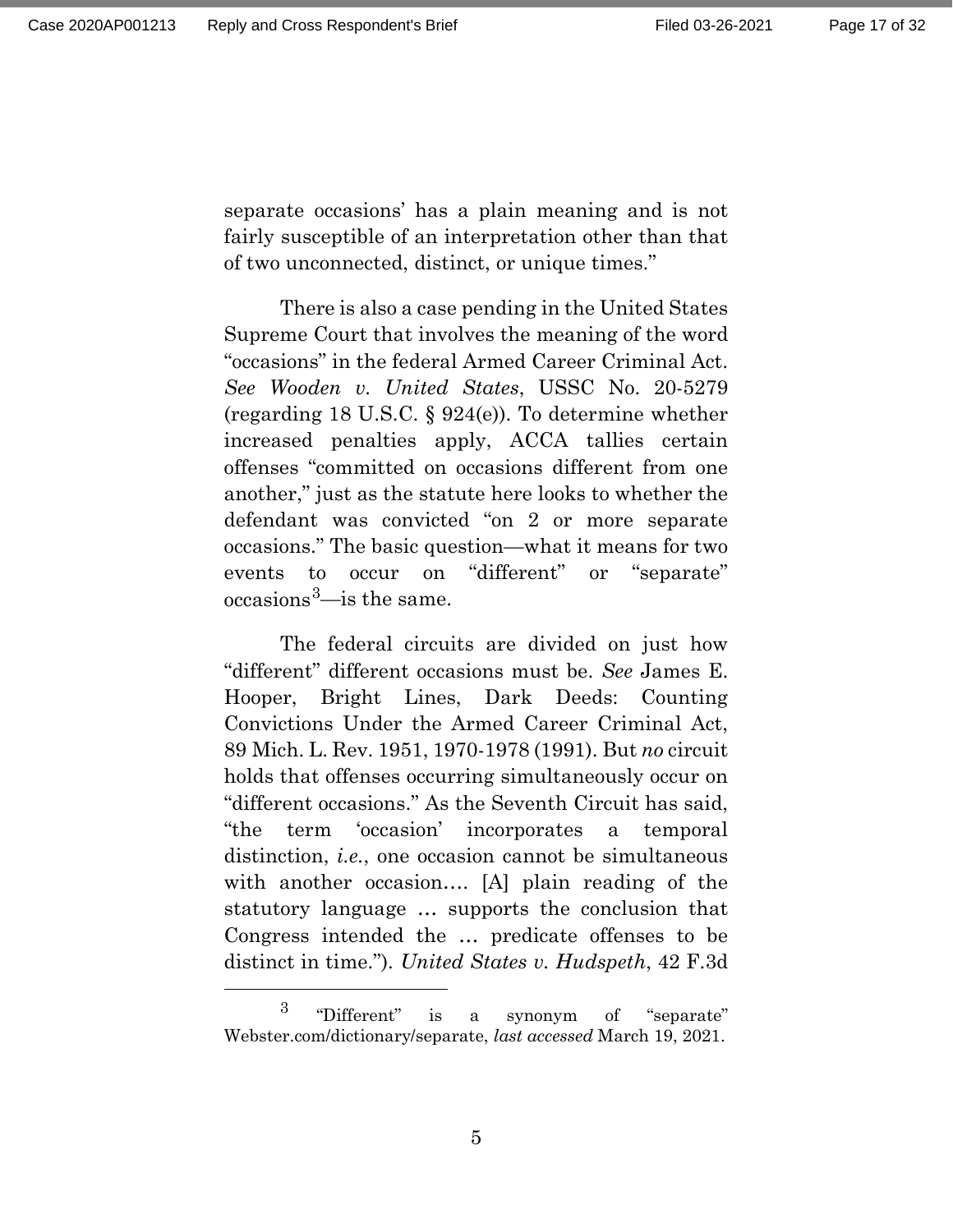1015, 1023 (7th Cir. 1994), overruled on other grounds by *Shepard v. United States*, 544 U.S. 13 (2005).

In sum, the concept of something occurring "on 2 or more separate occasions" is not mysterious: it has a plain and universally-understood meaning. The state's proposed rule, though, would drain the phrase of any meaning. If the legislature had intended to say that any two convictions—even two convictions entered at the same time—would mandate lifetime registration, that would have been easy to do. The statute could simply read "2 or more convictions," rather than requiring "separate occasions." To say that any two convictions qualify, even if they are simultaneous, is to render the phrase "on 2 or more separate occasions" surplusage—which a Court construing a statute must avoid. *Donaldson v. State*, 93 Wis. 2d 306, 315, 286 N.W.2d 817 (1980).

The state suggests this surplusage can be avoided by construing "separate occasions" to refer "to the number of convictions, including multiple convictions imposed at the same time and based on the same complaint." Resp. Br. 16. First, this argument doesn't make "separate occasions" any less superfluous: just as described above, it could be removed from the statute without changing the statute's meaning. This is, of course, what "superfluous" means.

But the state's argument doesn't just make a statutory phrase meaningless: it also ignores the statute's syntax and thereby renders it nonsensical.

6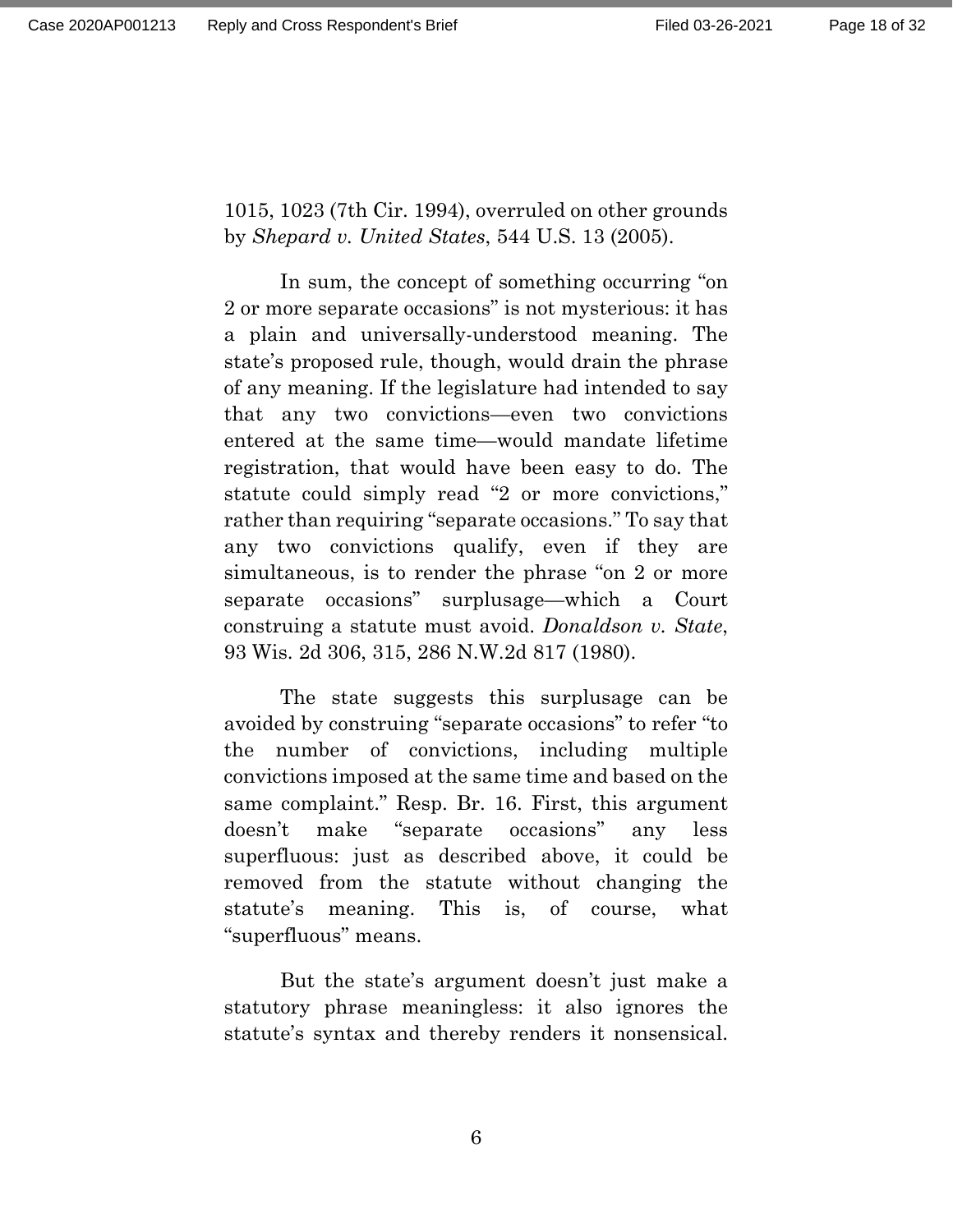The statute requires convictions *on* 2 separate occasions; grammatically it simply does not say that the convictions *are* the 2 separate occasions. What's more, if, as the state says, "occasion" actually *means* "conviction" then what the statute prescribes is mandatory lifetime registration for a person who "has, on 2 or more separate [convictions], been convicted" of a sex offense. How can one be convicted on a conviction?

To return to the example of the supermarket trip, if a person said that two apples bought at the same time were purchased "on separate occasions," he or she would be wrong. He or she would not become any less wrong by asserting that the apples *themselves* were "separate occasions." But that's the form of the state's argument.

This Court should reject the state's construction of the statute—that is, avoid cutting words and avoid introducing syntactical nonsense—and instead give the phrase "2 or more occasions" its plain meaning. Simultaneous convictions are *not* convictions entered on two or more occasions.

> C. *Wittrock* and *Hopkins* do not require the Court to rewrite the statute in the way the state suggests.

The above argument is clearly in tension with some of the discussion in *Wittrock* and *Hopkins*. Those two cases found the phrase "on … separate occasions" ambiguous; Mr. Rector maintains they have a plain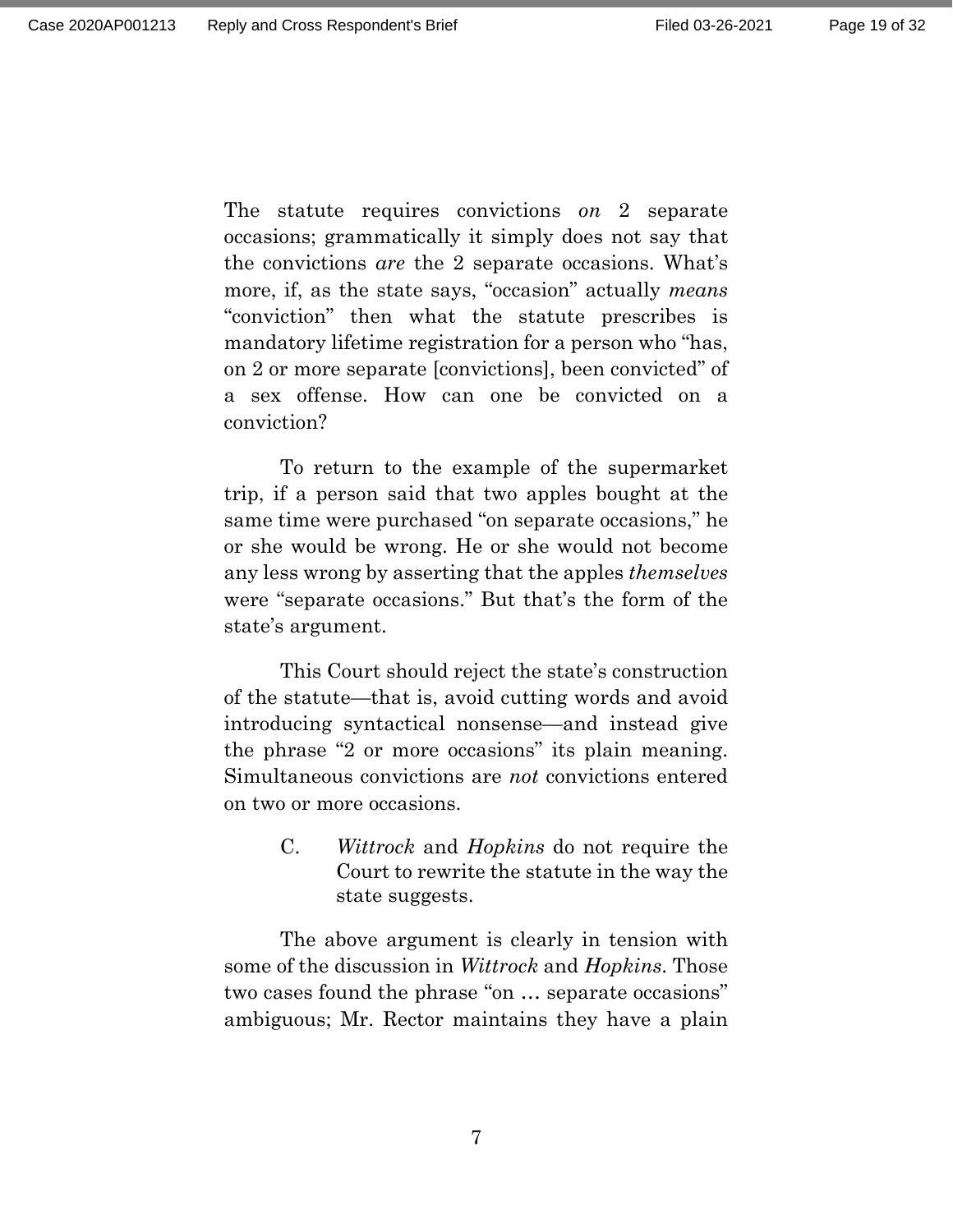meaning, and that that meaning does not include events that occur simultaneously.

Both *Wittrock* and *Hopkins* preceded, by more than a decade, the Wisconsin Supreme Court's articulation of a modern, more textually-focused approach to statutory construction: *State ex rel. Kalal v. Cir. Ct. for Dane Cty.*, 2004 WI 58, 271 Wis. 2d 633, 681 N.W.2d 110. *Kalal* directed the courts to "assume that the legislature's intent is expressed in the statutory language." *Id.*, ¶44. It cautioned, also, that "[s]tatutory interpretation involves the ascertainment of meaning, not a search for ambiguity." *Id.*, ¶47.

The *Wittrock* and *Hopkins* opinions are quick to embrace ambiguity; they also feature normative discussions of how, in the court's view, the repeater statute *should* work. *Wittrock*, 119 Wis. 2d at 670-71, 674; *Hopkins*, 168 Wis. 2d at 807, 810. That is, they themselves are in tension with the modern approach to statutory construction articulated in *Kalal*.

But whatever their merits, *Wittrock* and *Hopkins* don't bind this Court on the question before it (not even the state has suggested that they do). Both cases addressed a different statute than the one under consideration here: Wis. Stat. § 939.62(2), the misdemeanor-repeater enhancement.

Precisely *because* they were legislative-history and policy based, these cases shed little light on the meaning of a different statute with a different history. And despite the state's claims, the legislative history of the provision before this Court gives almost no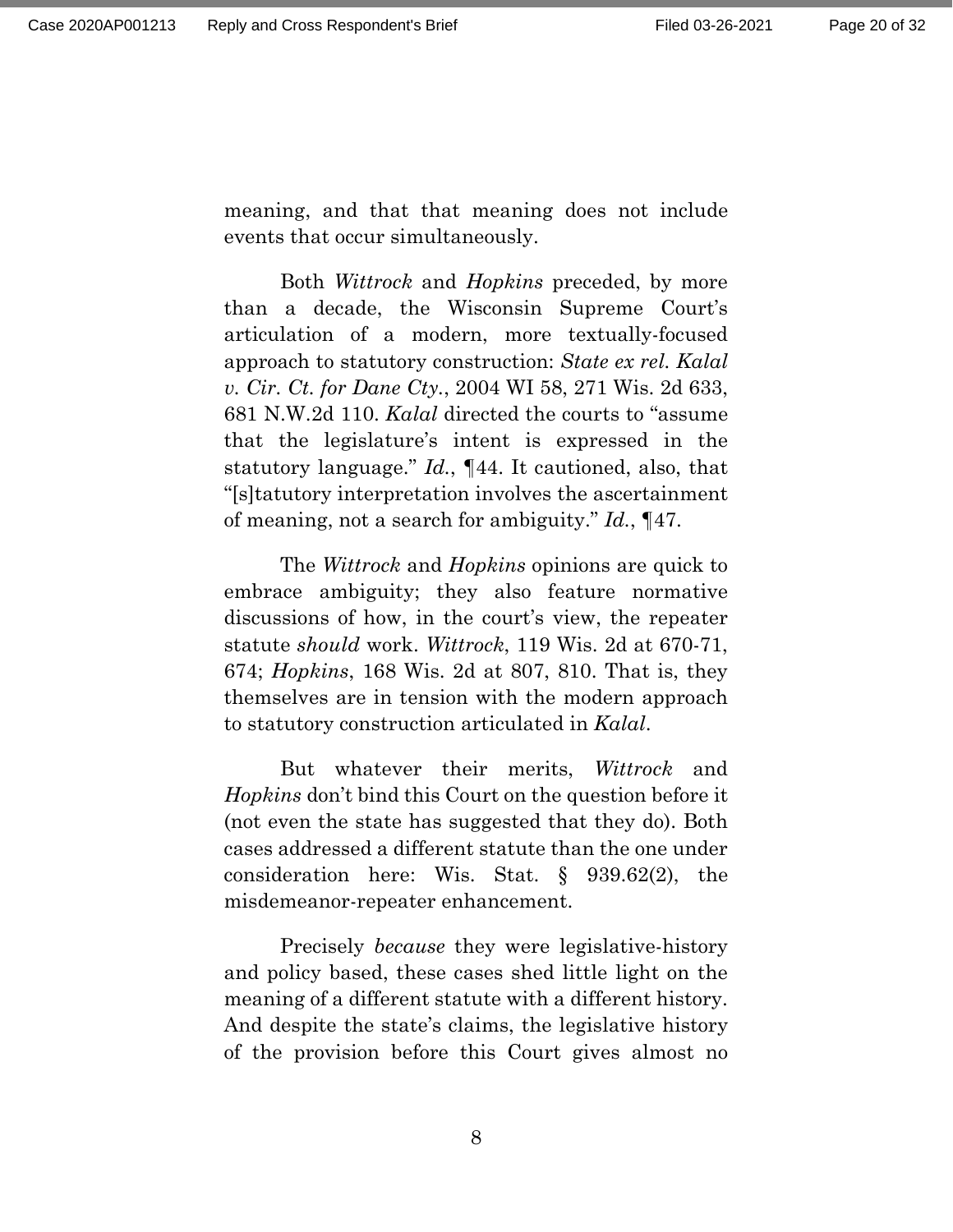guidance. Though the state's argument on the point covers several pages, it relies wholly on a single phrase from a DOC report outlining proposed changes: the recommendation for lifetime registration for those convicted "of two (2) or more sexual offenses." Resp. Br. 10-13. But the very same report—in fact, in the same sentence—clarifies that it is describing "*repeat* sex offenders"; it later specifies that the requirement would apply to those with "2 or more *separate* convictions" (emphasis added). These three short phrases—which in some ways simply mirror the statutory language—do not come close to substantiating the state's claim that the legislature intended the phrase "2 or more separate occasions" to have no meaning.

Regarding policy concerns, if the statutory language is plain and unambiguous, they don't enter the picture. The state, though, asserts that Mr. Rector's plain-language reading of the statute generates "absurd results"—a claim, in other words, that it would result in bad policy. As the next section will show, the state's argument is misguided.

> D. Respecting the plain-meaning requirement of convictions occurring on "2 or more separate occasions" does not generate absurd results.

The state contends that giving effect to the legislative requirement of "separate occasions" of conviction would lead to absurd results. It presents a hypothetical in which a defendant who possessed two images of child pornography pleads in two cases in two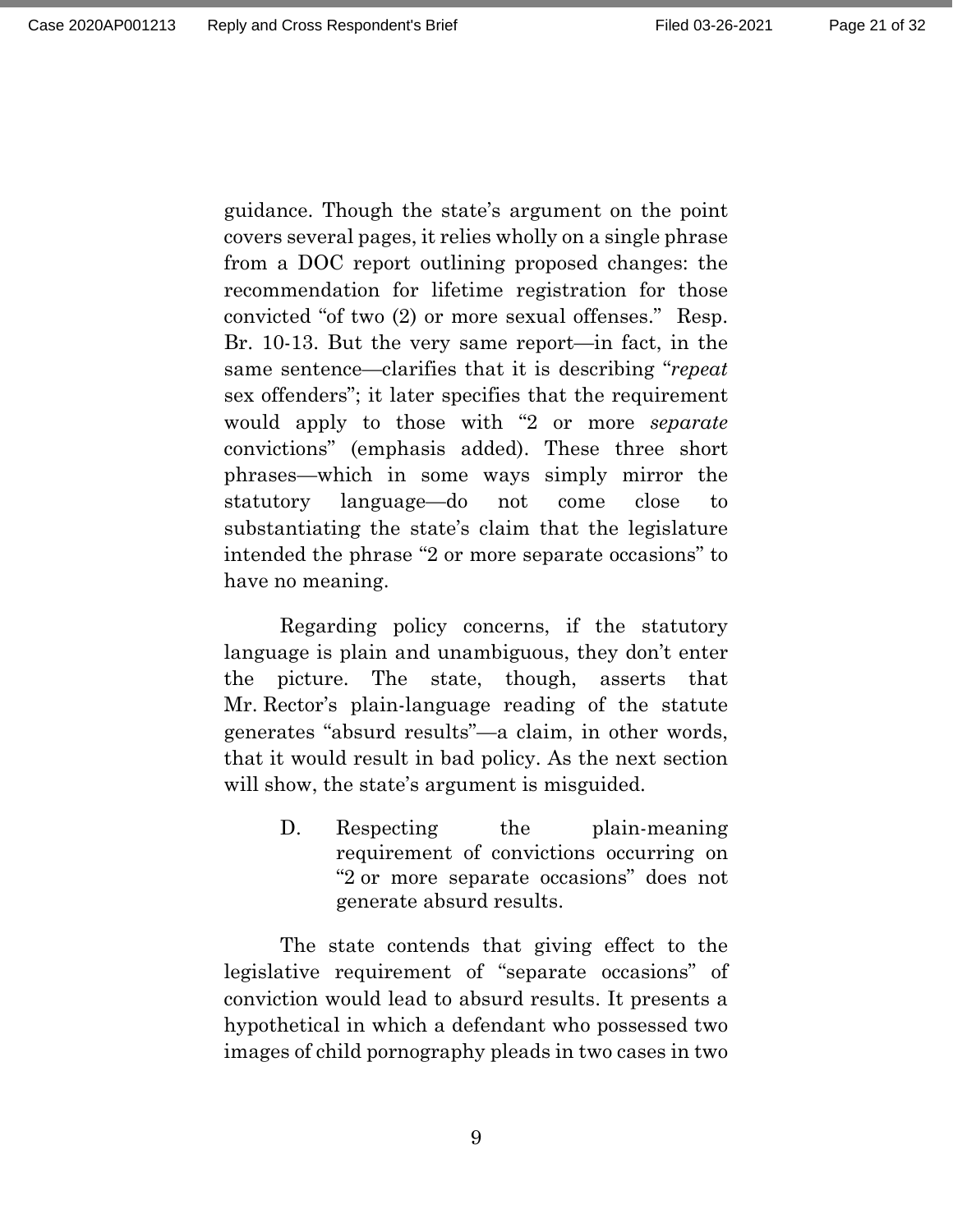different counties, while another defendant possessing "hundreds" of files pleads to several counts in a single, multi-count case. How, the state asks, can it be that only the former defendant is required to register for life as a sex offender? Resp. Br. 15.

The state's hypothetical stacks the deck, to be sure: the person with two images pleads to both, while the person with hundreds pleads to only a few. And as noted above in footnote 2—the statutes actually *do* permit a court to order lifetime registration any time registration is required. Wis. Stat. §973.048(4). So even in the state's hypothetical, the hundreds-of-files defendant is not necessarily treated as less risky than the two-files defendant: if the sentencing court found it warranted, it could use its discretion to order lifetime registration for the hundreds-of-files defendant as well.

But more basically, the only thing the state's hypothetical demonstrates is the obvious fact that counting to two—two of anything—is a crude tool for differentiating the dangerousness of offenders. *Any* simple rule can lead to arguably inequitable treatment in a particular case.

The state's simple rule has the same problem. Imagine two defendants, each of whom is accused of grooming a 15-year-old over the internet and attempting to arrange a meeting in a hotel room. The first ends up convicted of child enticement, a Class D felony with a 25-year maximum sentence. Wis. Stat. § 948.07(1). The second defendant—who has a viable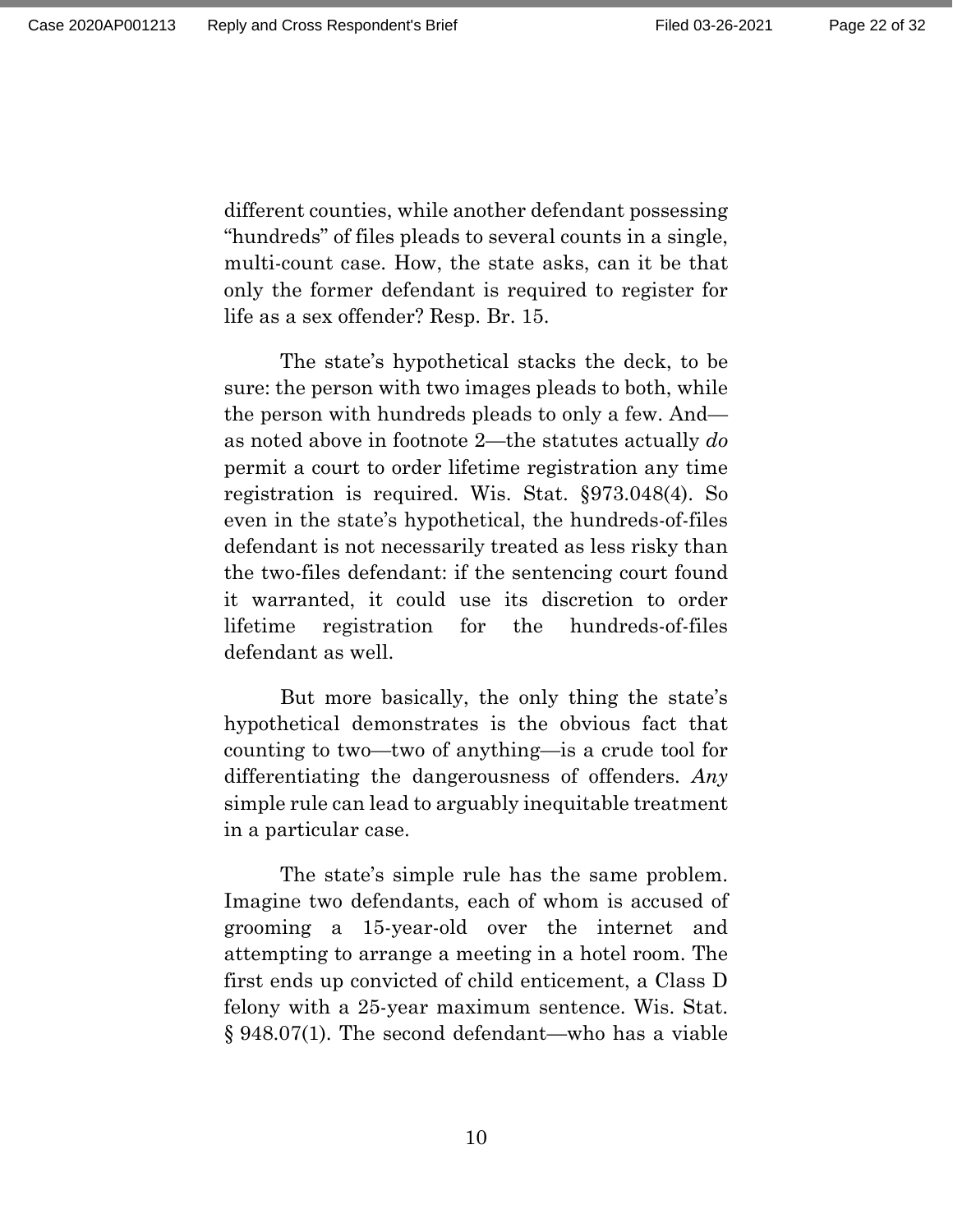defense, or perhaps is only 19 and is thus viewed as less culpable—is charged only with two counts of exposing a child to harmful material, Class I felonies with a total of 7 years' possible imprisonment. Wis. Stat.  $\S 948.11(2)(a)1$ . Under the state's rule, only the second defendant would be required to register for life; the first would not. Wis. Stat.  $\S$ § 301.45(5)(b)1.

The disparate outcomes generated by the state's rule are most likely to show up in cases like this one, involving the possession of child pornography. This offense has a mandatory minimum of three years of initial confinement and also a very severe maximum of 25 years imprisonment. Wis. Stat. §§ 948.12(3)(a); 939.617(1). It's also the nature of the offense that it's comparatively rare to find a defendant who could be charged with just *one* count of child pornography: possession of dozens, hundreds or even thousands of images is typical. *See State v. Hoppe*, 2009 WI 41, ¶10, 317 Wis. 2d 161, 765 N.W.2d 794; *State v. Gant*, 2015 WI App 83, ¶7, 365 Wis. 2d 510, 872 N.W.2d 137; *State v. Van Buren*, 2008 WI App 26, ¶4, 307 Wis. 2d 447, 746 N.W.2d 545.

For these reasons, it's not common for the state to charge a defendant for each and every image: it's unnecessary, as just a handful of images carry enough time to impose an effective life sentence, and just one count is all that's needed to impose a much longer sentence than is typical in these cases. Mr. Rector, for example, was charged with 10 counts and pleaded to 5; the circuit court could have given him up to 75 years of initial confinement but gave him 8. The court could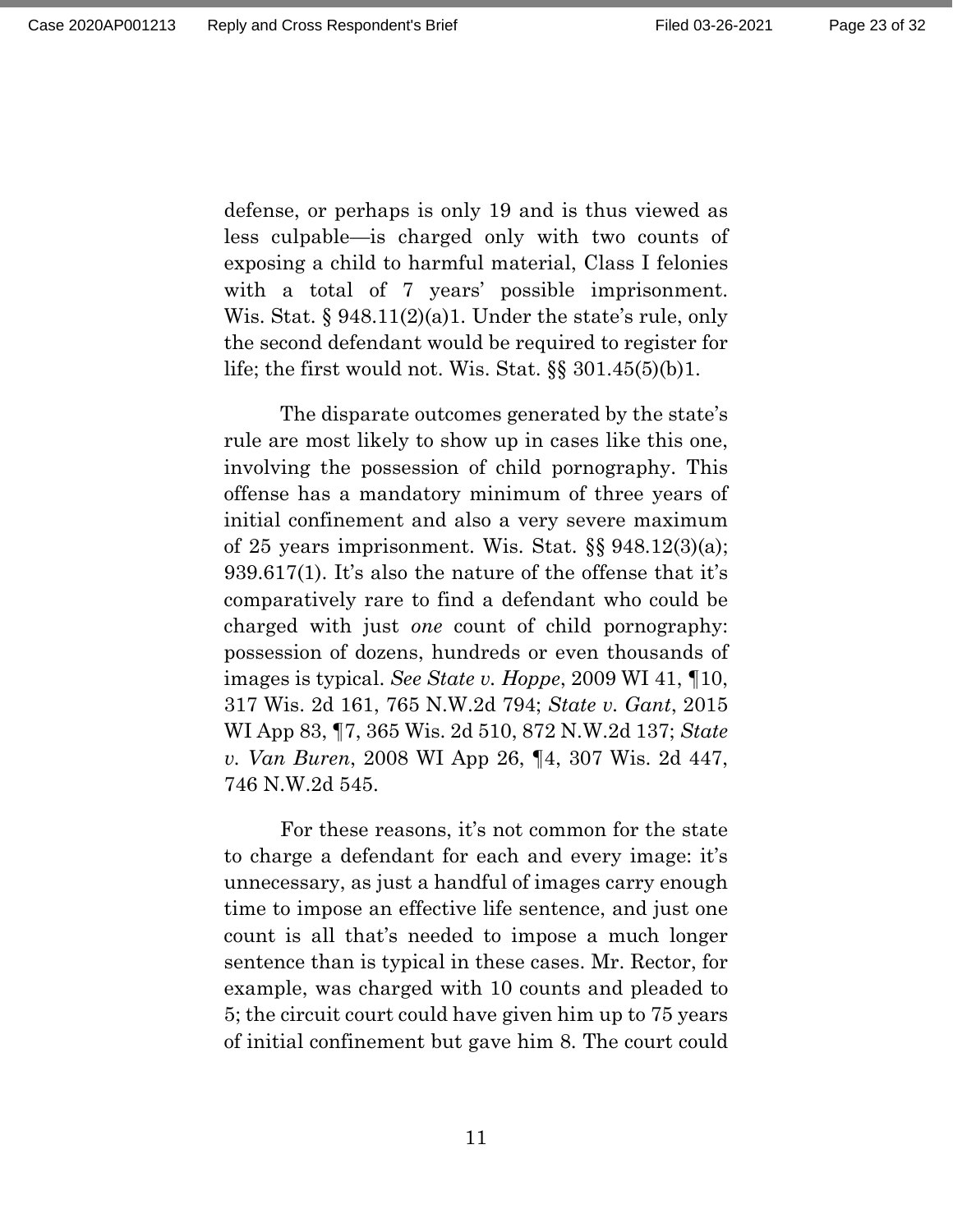have given him this same sentence if he'd pleaded to only one count (as is also common in multi-count cases). He wouldn't be any more or less dangerous; but even the state would have to concede he wouldn't face mandatory lifetime sex-offender registration.

So the state's reading of the statute generates at least as much "absurdity" as it seeks to avoid. But the state's absurdity argument has a deeper failing too: it fails to consider the purpose of the registry. A construction of a statute isn't "absurd" if it serves the purpose of the enactment. Giving force to the requirement that convictions happen on "separate occasions" *does* advance the goals of the sex-offender registry, in a way that the state's proposed rule does not.

The purpose of the sex-offender registry is, of course, to protect the public from convicted sex offenders. *State v. Smith*, 2010 WI 16, ¶26, 323 Wis. 2d 377, 780 N.W.2d 90. (This also distinguishes it from the repeater provision at issue in *Wittrock* and *Hopkins*, one purpose of which is punishment, *Hopkins*, 168 Wis. 2d at 813; the supreme court has held the registry nonpunitive. *State v. Bollig*, 2000 WI 6, ¶27, 232 Wis. 2d 561, 605 N.W.2d 199). And the reason for this protection is, as the state notes, the perception (justified or not) that those who have been convicted of sex offenses are likely to commit more of them. Resp. Br. 12. Likewise, the purpose of the mandatory lifetime requirement for some sex offenders is to provide still more protection against a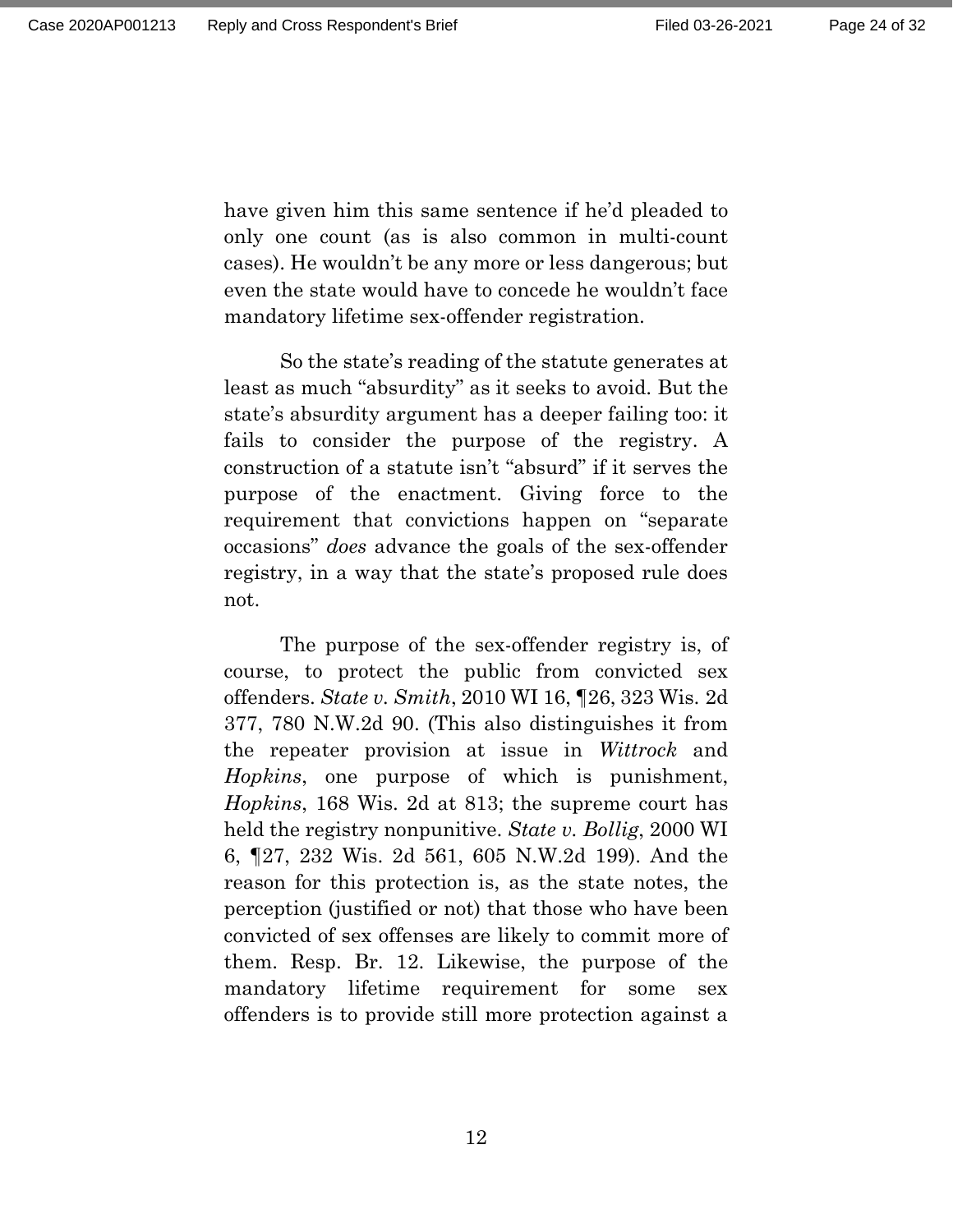subgroup of those offenders deemed more dangerous. *Id.*

As the discussion above shows, the simple *number* of eligible offenses for which a conviction has been entered in one case—besides failing to comport with the "separate occasions" language—is a suspect means to decide which offenders are in this highdanger category. But there is—in research on sexoffender recidivism, and in the case law—better reason to rely on the number of convictions actually entered on separate occasions.

This is the commonsense notion that a person who has offended, been punished, and offended again has demonstrated that he or she was not deterred or reformed by the efforts of the legal system. Common sense turns out to be accurate in this instance. Civil commitment schemes like our own state's ch. 980 have generated a great deal of research on what characteristics and factors are predictive of recidivism. And it turns out that prior opportunities to "learn a lesson"—when those opportunities are foregone—are a key sign of danger. For this reason, actuarial instruments like the Static-99R count multiple prior *sentencing dates* as a risk factor for future offenses. They also count the number of total sex offenses—but in so doing, they *exclude* the most recent offense, meaning that only those who have been convicted on two or more separate occasions are regarded as particularly risky. *See*, *e.g.*, R. Karl Hanson and David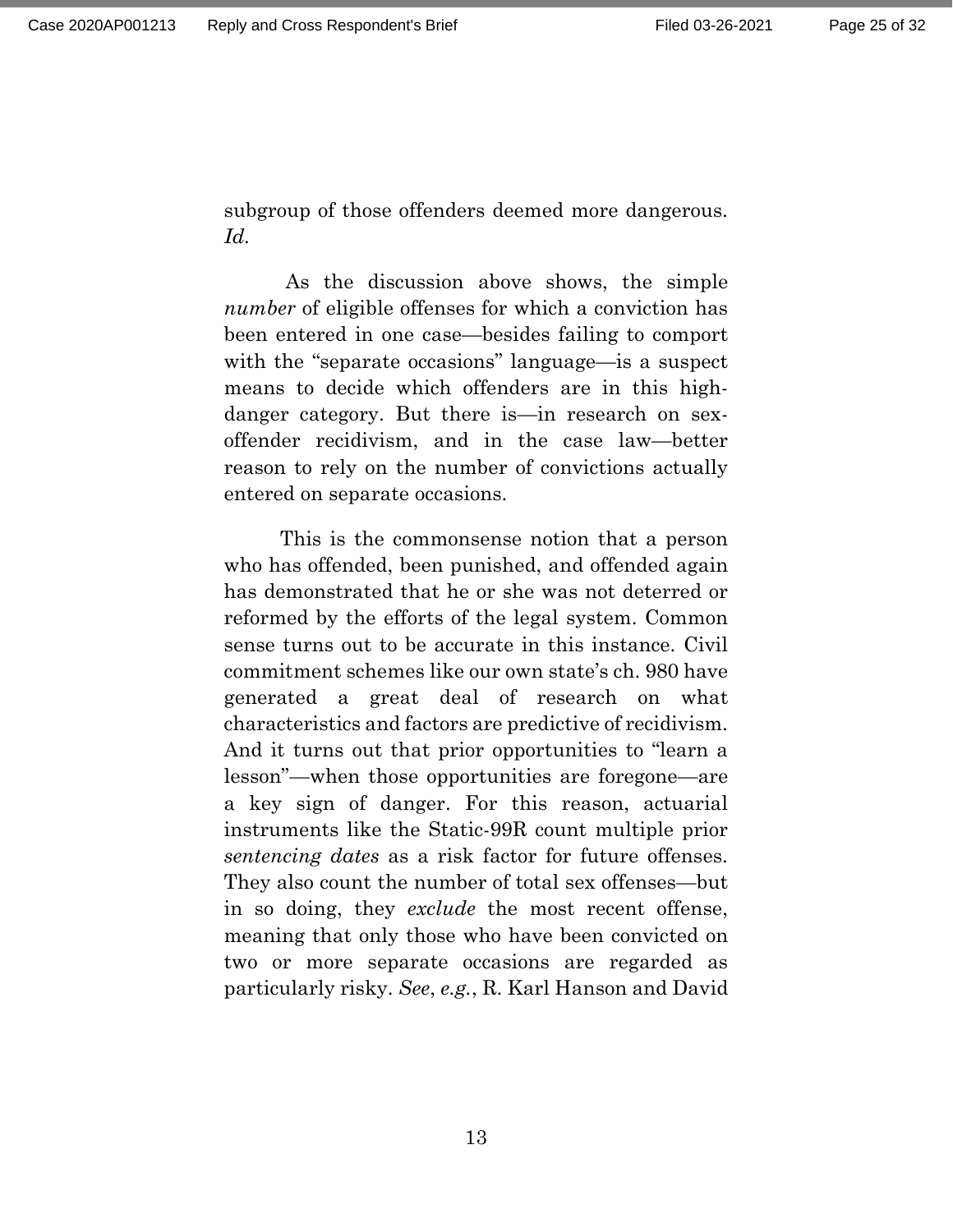Thornton, Notes on the Development of Static-2002,<sup>[4](#page-25-0)</sup> (noting that research showed "the number of index offences" was unrelated to recidivism, whereas number of prior sentencings was most strongly correlated with reoffense).

Our supreme court also relied on this justification for the results in both *Wittrock* and *Hopkins*. In *Wittrock*, it said that the more severe punishment for repeat offenders was merited for "those persons who do not learn their lesson or profit by the lesser punishment given for their prior violations of criminal laws." 119 Wis. 2d at 664. In *Hopkins*, it said that a person who had previously been convicted of three misdemeanors—even if all convictions happened at once—would be guaranteed "one more chance to learn their lessons and profit from the lesser punishment given for their prior violations of the law. Receiving at least one opportunity to reflect on prior punishment is consistent with the rehabilitative purpose of the statute."[5](#page-25-1) 168 Wis. 2d at 813.

<span id="page-25-0"></span> <sup>4</sup> *available at* https://www.publicsafety.gc.ca/cnt/rsrcs /pblctns/nts-dvlpmnt-sttc/nts-dvlpmnt-sttc-eng.pdf.

<span id="page-25-1"></span> $5$  It is, of course, possible, as in the state's multicounty hypothetical, for a person to be convicted on a second separate occasion even though all the conduct occurred before he or she was convicted on the first occasion. This does not mean, though, that the "separate occasions" rule is without basis; it just means it's an imperfect rule, as any counting rule would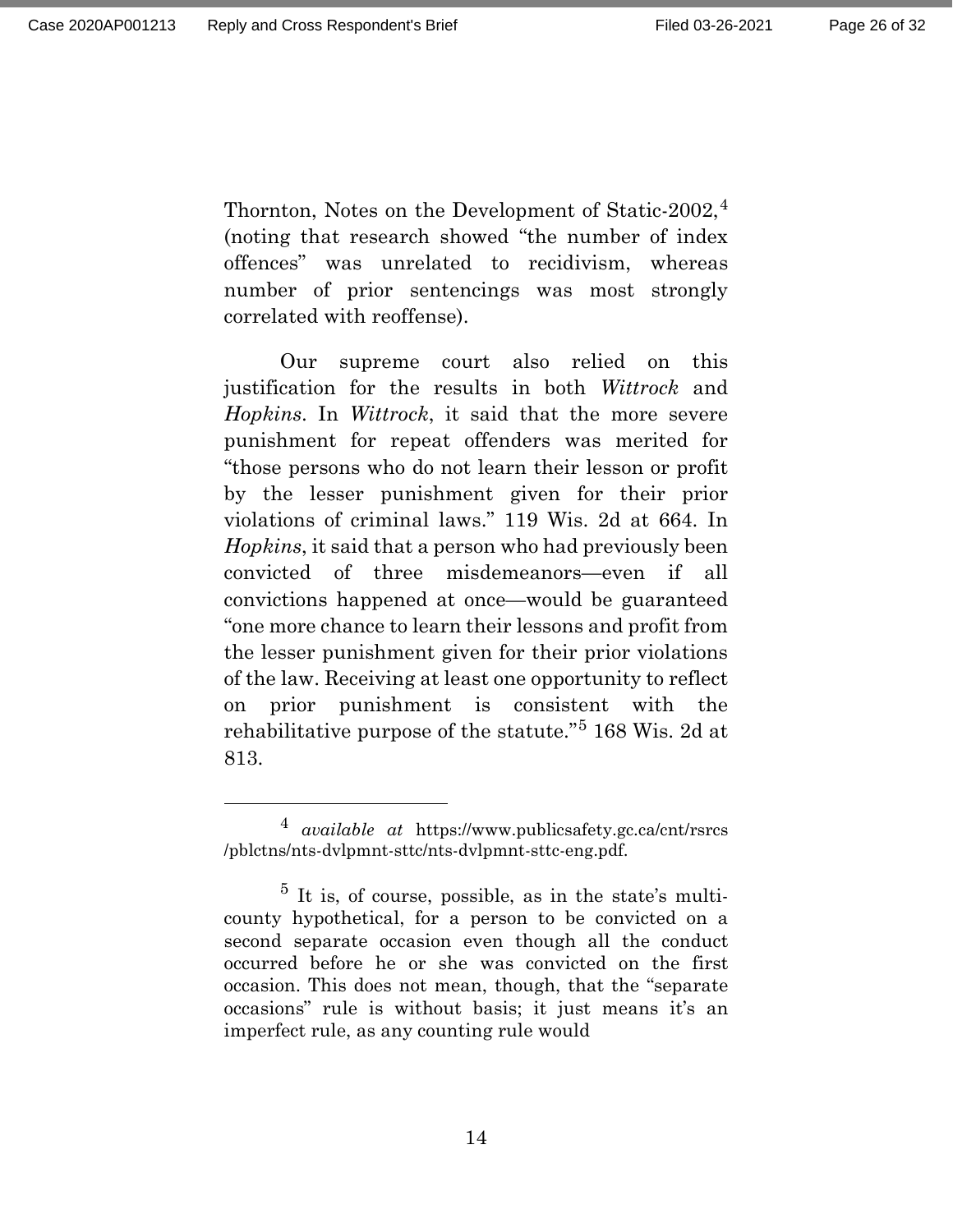Under the state's rule—unlike the one adopted in *Wittrock* and *Hopkins*—this purpose is jettisoned. A person like Mr. Rector—who had no criminal charges of any sort before this case—would be adjudged among the most dangerous offenders regardless of whether he ever committed another crime. He'd be placed in this category despite the fact that we have no reason to think he will not reform his behavior in response to the stiff sanction he has received. Putting Mr. Rector in this category solely because of the number of counts to

which he happened to plead—a number that is, in child pornography cases particularly, often tenuously related to the severity of the offense or the severity of the punishment—is at least as absurd as any hypothetical the state can construct.

> E. None of the state's other arguments have merit.

The state organizes its argument into five "reasons" in support of is position. Resp. Br. 13-15. Mr. Rector has addressed some of them—the state's claims about legislative history, its reliance on *Wittrock* and *Hopkins*, and its argument about absurdity—at some length above. This section will briefly address the remaining three.

15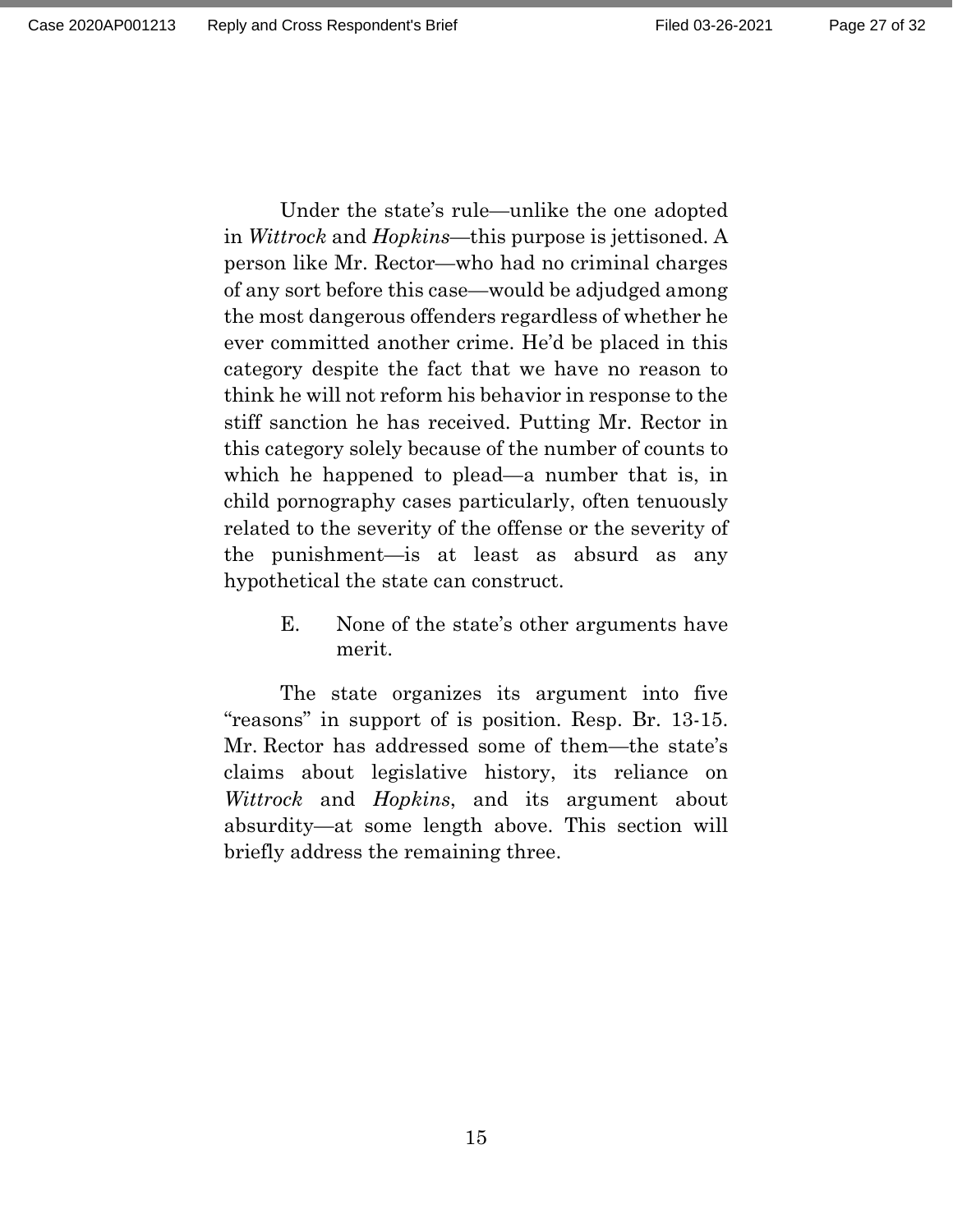1. The existence of *Wittrock* and *Hopkins* at the time the registry statute was amended does not justify reading "separate occasions" out of the law.

The state cites the maxim that the legislature is presumed to know of prior appellate constructions of the statutes; it goes on to argue that this means the legislature intended to import the *Wittrock*/*Hopkins* reading of "2 or more separate occasions" into the later-enacted provision for mandatory lifetime registration. Resp. Br. 14.

Though the cases recognize this presumption, it is merely that: a presumption. For all the reasons Mr. Rector has already given, it should give way to the plain meaning of the words the legislature used. What's more, the presumption can't be reconciled with another of the legislature's post-*Wittrock*, post-*Hopkins* enactments.

By 1993 Wis. Act. 194 (enacted April 6, 1994), the legislature created Wis. Stat. § 973.0135, which created a special parole scheme for a person who'd been convicted of a serious felony "on at least *one separate occasion* at any time preceding the serious felony for which he or she is being sentenced." S. 973.0135(1)(a)1 (emphasis added).

If, as the state would hold, the legislature knew that "separate occasion" had been defined to mean "any offense, regardless of when it was committed or when the person was convicted," then this section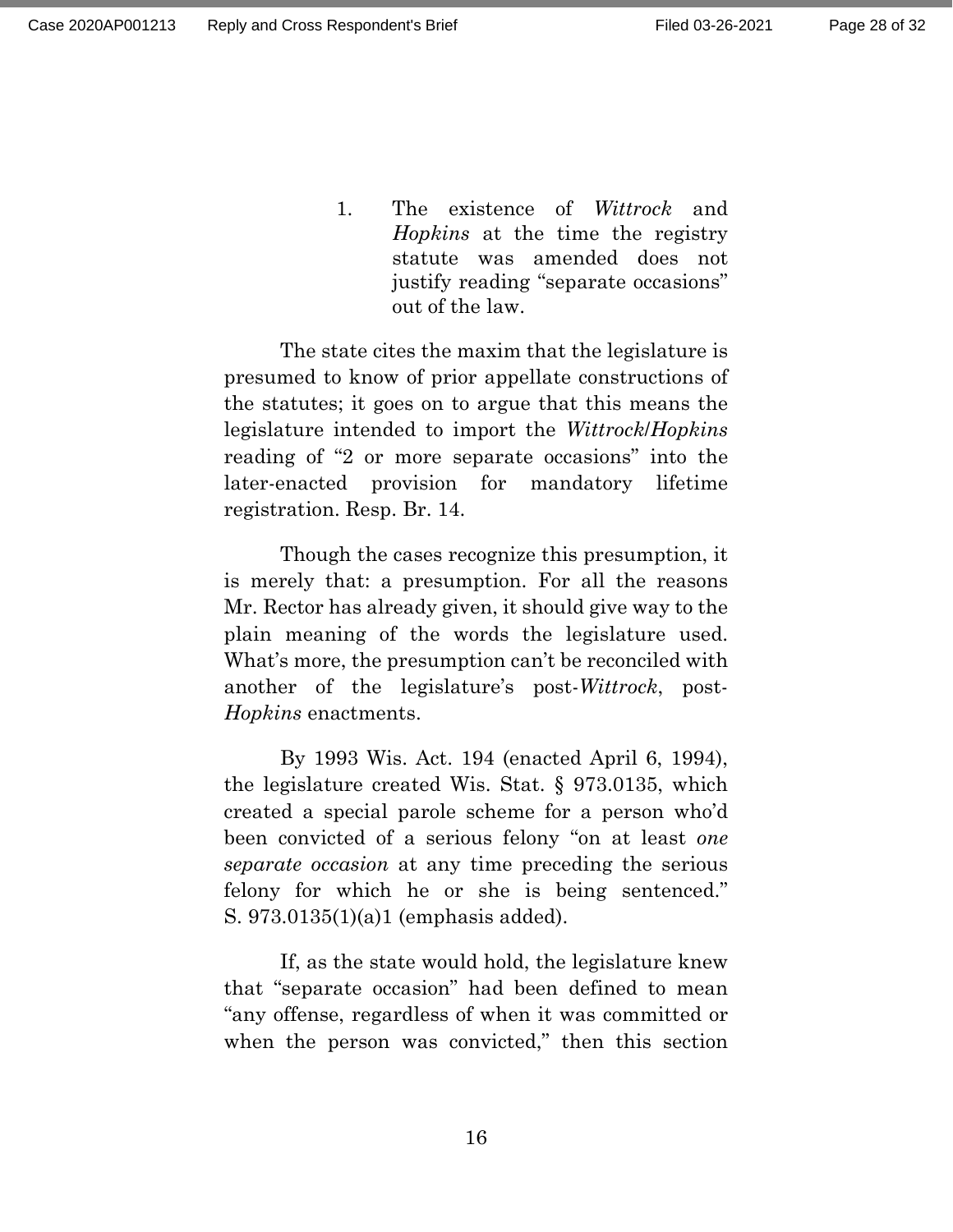must be applicable to anyone who has committed two serious felonies—say, two aggravated batteries—even if they happened within minutes of each other and the person is being sentenced for both. This would be an odd result, and it's clearly not what the legislature meant; it defined the defendant to whom the provision was to be applied as a "prior offender." But reading "separate occasion" in the way the state insists it be read—and ascribing that reading to any post-*Hopkins* enactment—necessarily requires this result.

> 2. The misdemeanor-repeater and sexoffender registry statutes are separate and have different aims; there is no presumption that the same phrase have an identical meaning in both.

The state cites *State v. Matasek*, 2014 WI 27, ¶36, 353 Wis. 2d 601, 846 N.W.2d 811, which notes that courts "generally hold that when the legislature uses the same word multiple times in a statute the word has the same meaning each time."

The state doesn't acknowledge, though, that there's no such presumption concerning *different* statutes. "The same term may have different meanings when it is used in different statutes." *Lang v. Lang*, 161 Wis. 2d 210, 218–19, 467 N.W.2d 772 (1991). "Most words have different shades of meaning and consequently may be variously construed, not only when they occur in different statutes, but when used more than once in the same statute or even in the same section." *State ex rel. Gebarski v. Cir. Ct. for*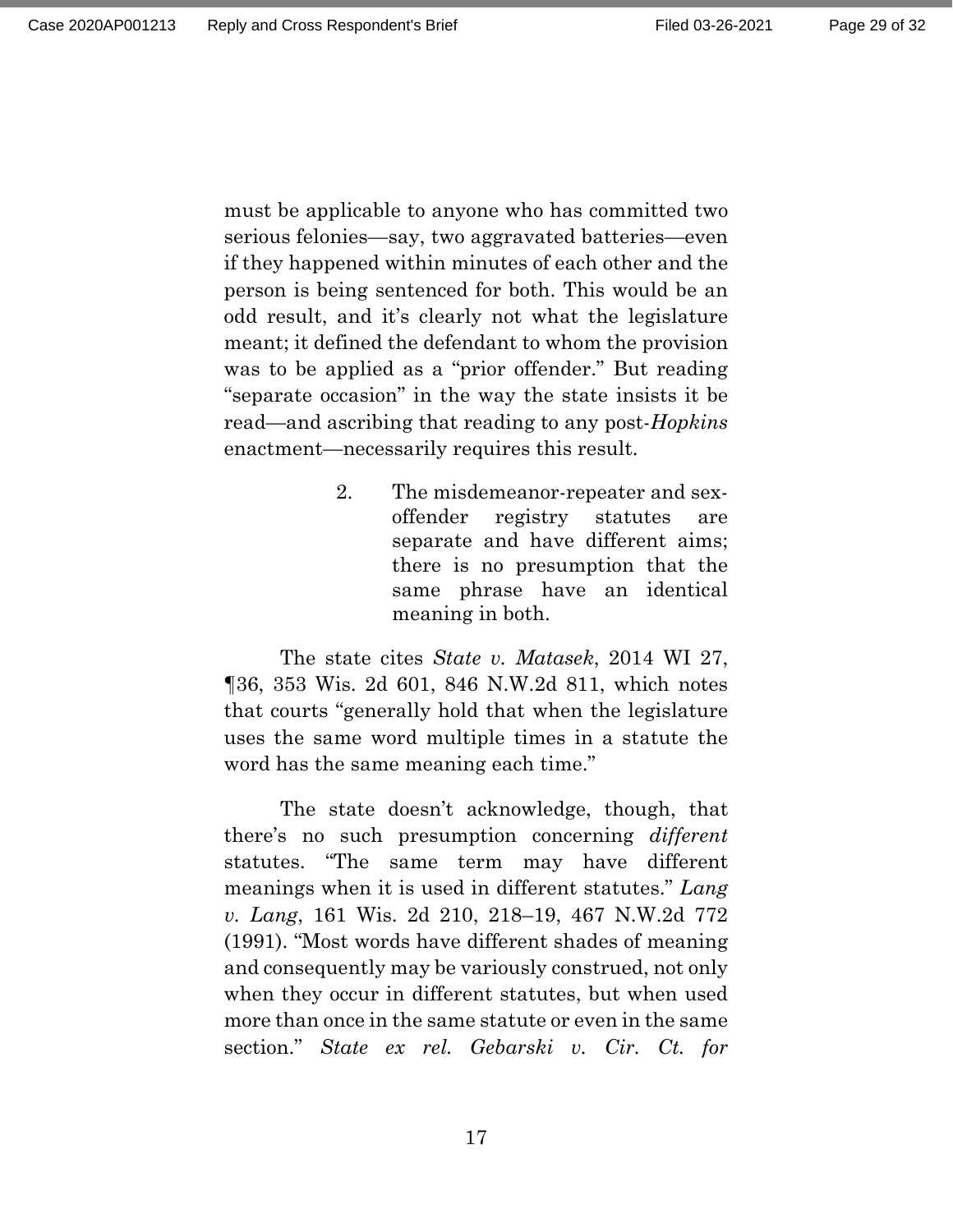*Milwaukee Cty.*, 80 Wis. 2d 489, 495, 259 N.W.2d 531 (1977) (citing *Atlantic Cleaners & Dyers, Inc. v. United States*, 286 U.S. 427 (1932)).

And though the state suggests the misdemeanor-repeater and lifetime-registry statutes "pursue the same objective," Resp. Br. 14, this is not true (or is true only at the highest level of generality). As was explained above in Section D, the two statutes serve quite different objectives: punishment and rehabilitation for the criminal code; public protection for the sex-offender registry. Given these different ends there is ample reason to construe the two statutes differently.

> 3. The Attorney General's opinion adds little to nothing to the Attorney General's argument.

The state—which is, of course, represented by the Department of Justice, headed by the Attorney General—points to a 2017 Attorney General opinion on the meaning of "separate occasions" in a different but related statute, Wis. Stat.  $\S$  301.46(2m)(am). Naturally, that rather recent opinion advances the same position that the Attorney General now urges on this Court. It does so using a truncated version of the same analysis the state puts forth here.

Attorney General opinions don't bind this Court, and are persuasive only to the extent they are "wellreasoned." *Town of Vernon v. Waukesha Cty.*, 102 Wis. 2d 686, 692, 307 N.W.2d 227 (1981). If this Court finds the argument offered in the state's brief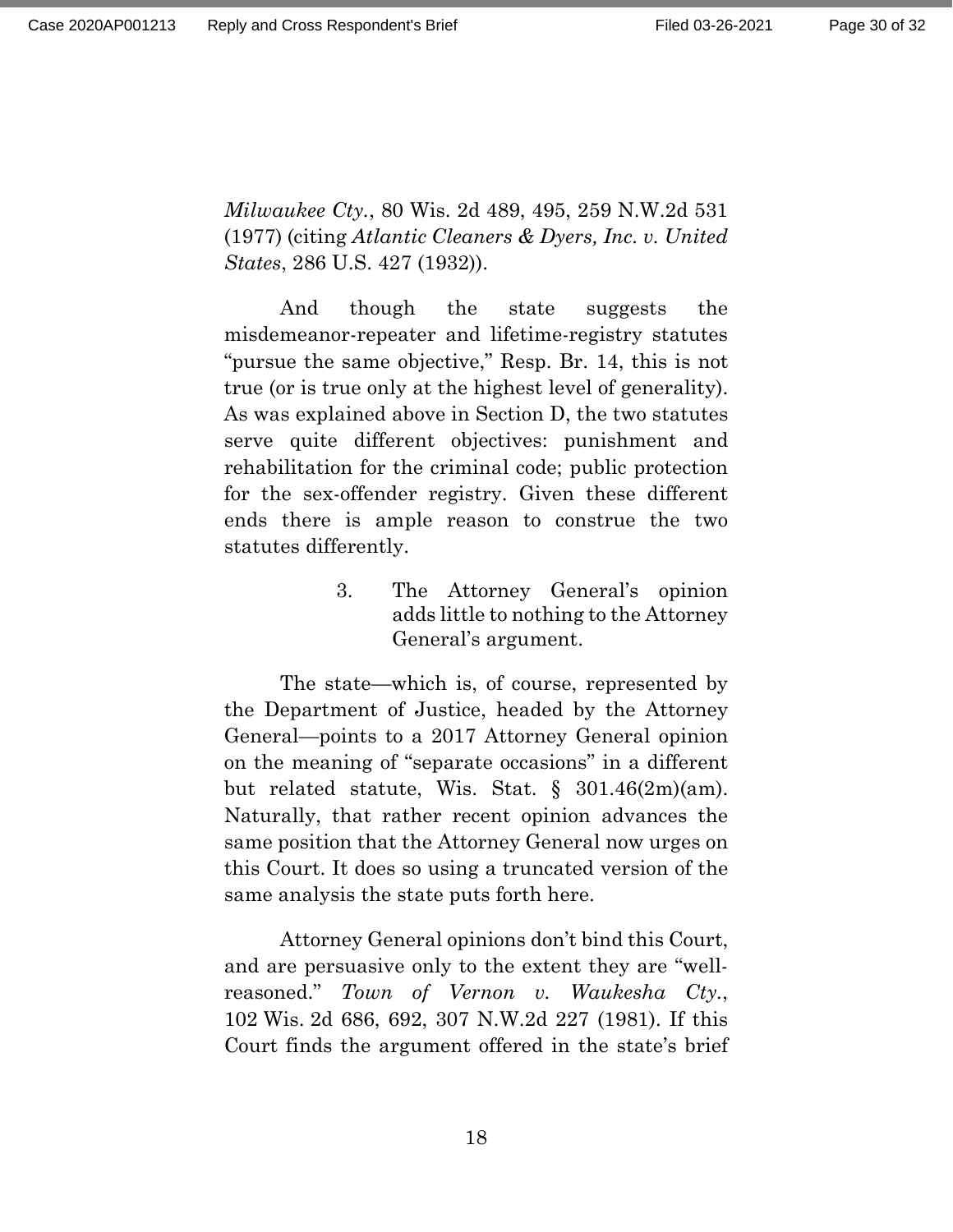convincing, it will have no need to look to the recent opinion the brief recapitulates. If, on the other hand, the Court disagrees with the state's argument—that is, doesn't find it well-reasoned—then the fact that the state recently memorialized the argument elsewhere adds nothing to its case.

#### **CONCLUSION**

Because the circuit court correctly construed the provision that mandates lifetime registry only where convictions occurred on "2 or more separate occasions," Mr. Rector respectfully requests that this Court affirm its order that he register for 15 years after the end of his sentence.

Dated this 26th day of March, 2021.

Respectfully submitted,

*Electronically signed by Andrew R. Hinkel* ANDREW R. HINKEL Assistant State Public Defender State Bar No. 1058128

Office of the State Public Defender Post Office Box 7862 Madison, WI 53707-7862 (608) 267-1779 hinkela@opd.wi.gov

Attorney for Defendant-Appellant-Cross-Respondent